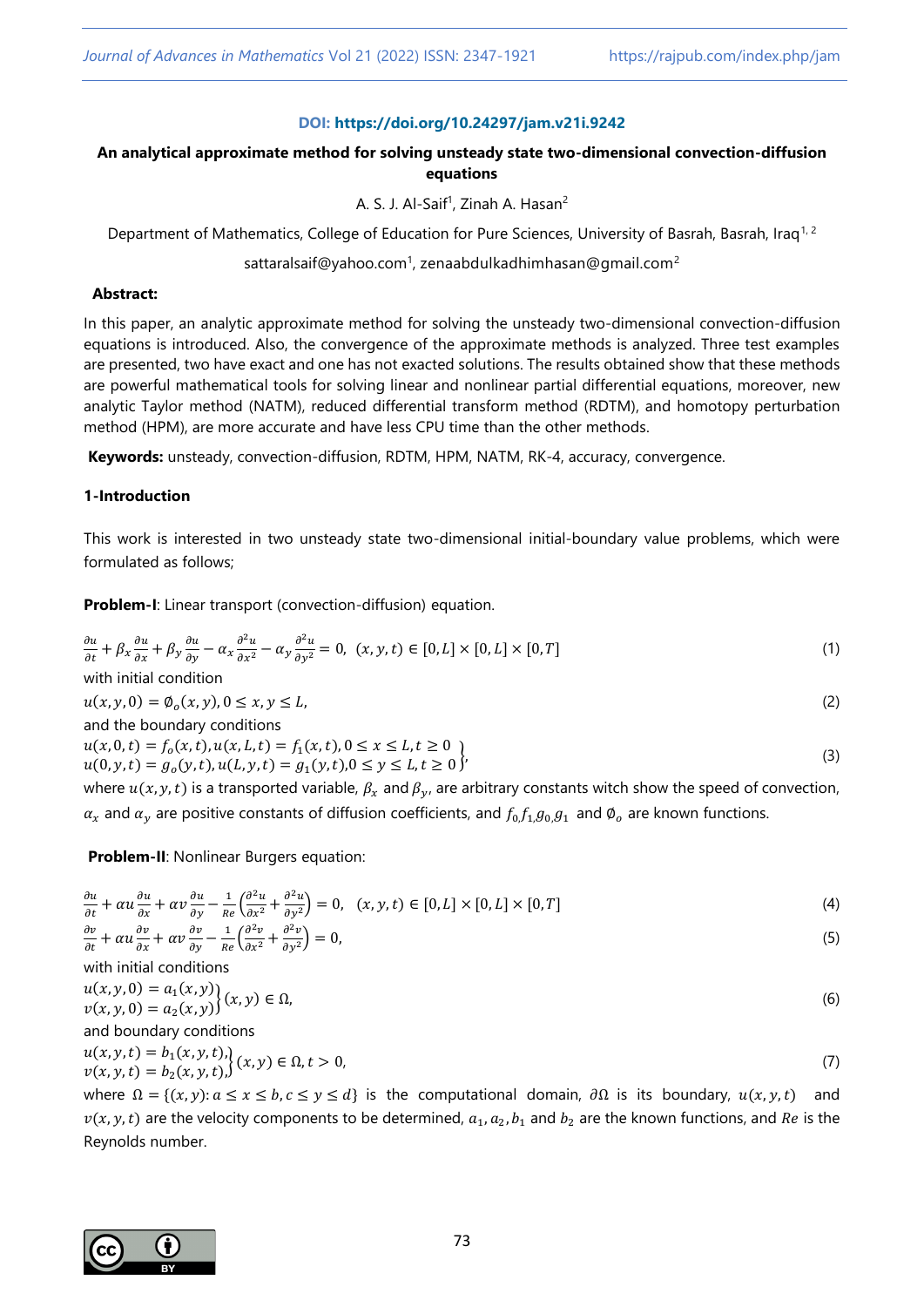These problems are essential examples of partial differential equations that are represent a wide range of phenomena such as heat transfer, mass transfer, petroleum reservoir modeling, subsurface pollution remediation, continuum mechanics, shock waves, acoustic waves, gas dynamics, elasticity, and so on [1, 2, 3, 4]. There is a wide body of literature on many forms of transport equations that are solved using various numerical and analytical approaches, for example: Tanaka and Chen [5] studied coupling dual reciprocity boundary element method and differential quadrature method for time-dependent diffusion problems. Bahadir [6] applied fully implicit finite-difference scheme for solving two-dimensional Burgers equations .Al-Saif and Al-Kanani [2] suggested alternative direction implicit formulation of the differential quadrature method for solving the unsteady state two-dimensional convection-diffusion equations. Abdou and Soliman [7] used variational iteration method for solving Burger's and coupled Burger's equations. Djidjeli et al. [8] studied global and compact meshless schemes for the unsteady convection-diffusion equation. Sharma and Methi [9] presented homotopy perturbation method approach for the solution of equation to unsteady flow of a polytropic gas. You [10] proposed a high-order pade' ADI method for solving unsteady convection-diffusion equations. Ali [11] studied radial basis function based meshless methods for the solution of Burger's equations.We will solve the two problems specifically utilizing these methods. The first is HPM that is created by Ji-Huan He for the first time in 1999. This method was further developed and improved by He, and applied it to nonlinear oscillators with discontinuities]12], nonlinear wave equation [13] and boundary value problem[14]. The second is RDTM, this method suggested by the Turkish mathematician Keskin [15-17] for the first time in 2009. It has received much attention since it has applied to solve a wide variety of problem by many author[7,18,19]. The third method is NATM this method suggested by Sabah [20] in 2018 , based on Taylors expansion in calculating non-linear terms, the new technique provided analytical solutions (approximate and exact). Comparison these methods with fourth-order Range-Kutta (RK-4) method. The aim of this study is to comparison between these methods in terms of accuracy of the solution and speed of the convergence. The results obtained indicate that the RDTM,HPM and NATM have high accuracy and less CPU time than the other methods.

# **2- The solution methods**

In what follows, we will highlight briefly the main points of each of HPM, RDTM, and NATM to know each one how to works when apply to handle the equations of the problem.

# **2.1 The basic ideas of new analytic Taylor method:**

Firstly, let us define Taylor's formula that we will use in the next theorem.

The new analytic Taylor method is analytical method introduced in 2018, by Sabah [20], this technique based on Taylor's expansion in calculating non-linear terms in two-dimensional non-linear initial value problems. To illustration the methodology of the proposed method, consider an equation of two-dimensional space and

| first order in time as the follows:                                                                      |     |
|----------------------------------------------------------------------------------------------------------|-----|
| $u_t(x, y, t) = F[u] + g(x, y)$ ,                                                                        | (8) |
| with the initial condition                                                                               |     |
| $u(x, y, t_0) = f(x, y),$                                                                                | (9) |
| where, u unknown function, $F[u]$ is linear and non-linear operator and $g(x, y)$ is the known function. |     |

# **Definition 2.1.1 (Taylors Formula)[21]**

Suppose  $f: (a, b) \to R$  has  $n + 1$  derivatives on  $(a, b)$ , and let  $a < c < b$ . For every  $a < x < b$ , there exists  $\omega$ between  $c$  and  $x$  such that

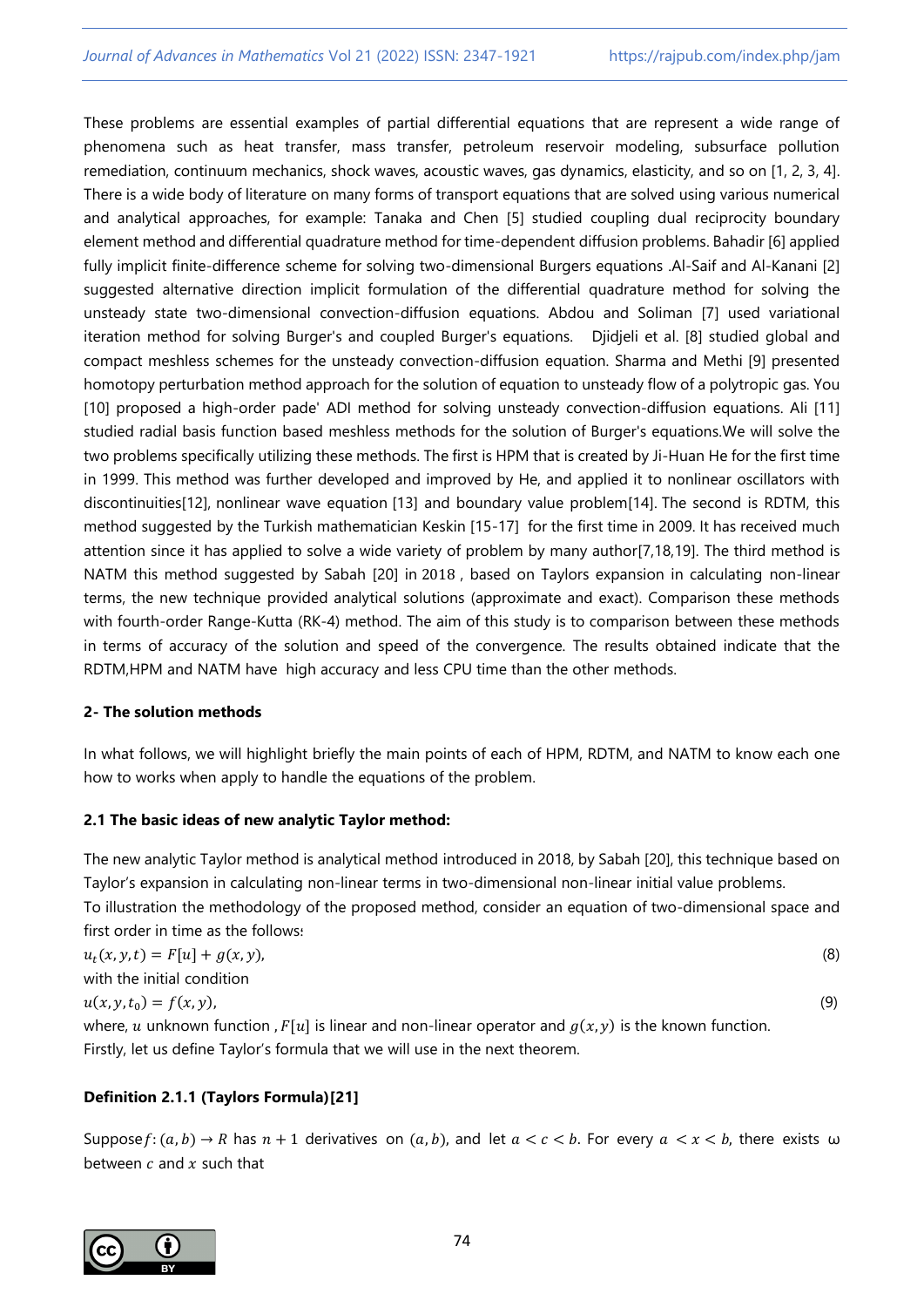$$
f(x) = f(c) + f'(c)(x - c) + \frac{f''(c)}{2!}(x - c)^2 + \dots + \frac{f^{(n)}(c)}{n!}(x - c)^n + R_n(x),
$$
  
where,  $R_n(x) = \frac{f^{(n+1)(\omega)}}{(n+1)!}(x - c)^{n+1}.$ 

## **Theorem 2.1.1[21]**

Let u be the analytic solution of Eqs. (8)-(9) and  $F(u)$  is the analytic of his arguments. Then we can find the Taylor series about  $t_0$  for the solution  $u(x,y,t)$  by using the following formula:

$$
u(x, y, t) = a_0 + a_1 \Delta t + a_2 \frac{(\Delta t)^2}{2!} + a_3 \frac{(\Delta t)^3}{3!} + \dots + a_n \frac{(\Delta t)^n}{n!} + \dots,
$$
\n(10)

$$
a_0 = u(x, y, t_0), a_1 = g(x, y) + F[u] \Big|_{t=t_0}, a_2 = \frac{\partial F[u]}{\partial t} \Big|_{t=t_0}, a_3 = \frac{\partial^2 F[u]}{\partial t^2} \Big|_{t=t_0}
$$
  
\n
$$
a_n = \frac{\partial^{n-1} F[u]}{\partial t^{n-1}} \Big|_{t=t_0}.
$$
\n(11)

To illustrate the above theorem, we need to integrate Eq.(8) from  $t_0$  to t, to obtain :

$$
u(x, y, t) = u(x, y, t_0) + g(x, y)\Delta t + \int_{t_0}^t F[u] dt,
$$
\n(12)

Where,  $\Delta t = t - t_0$  and  $F[u]$  can be expressed by the expand Taylor's series about  $t_0$  as:

$$
F[u] = [F[u]]_{t_0} + [F'[u]]_{t_0} \frac{\Delta t}{1!} + [F''[u]]_{t_0} \frac{(\Delta t)^2}{2!} + [[F'''[u]]_{t_0} \frac{(\Delta t)^3}{3!} + [F^{(n)}[u]]_{t_0} \frac{(\Delta t)^n}{n!} + \dots, \tag{13}
$$

Substituting Eq. (13) into Eq. (12) and integrating resulting equation to obtain the series solution (10). Eq. (10) is corresponding with the expand Taylors series of u about  $t_0$  that means  $a_i$ ,  $i = 1,2$  ... is having another represent, which is

$$
a_1 = \frac{\partial u}{\partial t}\Big|_{t=t_0}, \; a_2 = \frac{\partial^2 u}{\partial t^2}\Big|_{t=t_0}, \; a_3 = \frac{\partial^3 u}{\partial t^3}\Big|_{t=t_0}, \; \ldots, \; a_n = \frac{\partial^n u}{\partial t^n}\Big|_{t=t_0},
$$

That is very important in the process a solutions, because it is the key of the present method to find more terms of series solutions. To computing, the derivatives of  $F[u]$ , we will use the chain rule

$$
F'[u] = \sum_{i=0}^{n} \sum_{j=0}^{i} F_{u_{x^{i-j}y^{j}}}[u]u_{x^{i-j}y^{j}t, \tag{14}
$$

$$
F''[u] = \sum_{i=0}^{n} \sum_{j=0}^{i} \left( \sum_{k=0}^{n} \sum_{r=0}^{k} F_{u_{x^{i-j}y}j, u_{x^{k-r}y}r}[u] u_{x^{i-j}y}i_t u_{x^{k-r}y}r_t + F_{u_{x^{i-j}y}j}[u] u_{x^{i-j}y}i_{tt} \right),
$$
\n(15)

where,  $n$  is the highest partial derivative of  $u$  ,  $u_{x^{i-j}y^{j}}=\frac{\partial^{i}u}{\partial x^{i-j}}$  $\frac{\partial^2 u}{\partial x^{i-j} \partial y^j}$ ,  $u_{x^{i-j}y^j} = u_{y^jx^{i-j}} F_{u_{x^{i-j}y^j}}[u] =$  $\partial F[u]$  $\frac{\partial F[u]}{\partial u_{x^{i-j}y^{j}}}, F_{u_{x^{i-j}y^{j}}}, u_{x^{k-r}y^{r}}[u] = \frac{\partial^2 F[u]}{\partial u_{x^{i-j}y^{j}} \partial u_{x^{i-j}y^{j}}}$  $\frac{\partial u_{x^{i-j}y^{j}}\partial u_{x^{k-r}y^{r}}}{\partial u_{x^{i-j}y^{j}}\partial u_{x^{k-r}y^{r}}}.$ The series solution (10) at initial time ( $t_0 = 0$ ) is 2 3 n

$$
u(x, y, t) = a_0 + a_1 t + a_2 \frac{t^2}{2!} + a_3 \frac{t^3}{3!} + \dots + a_n \frac{t^n}{n!} + \dots
$$
 (16)

### **2.2 The basic ideas of reduced differential transform method:**

The reduced differential transform method is an analytical-numerical technique introduced for the first time by Keskin [15,16] to study the analytical solutions of linear and nonlinear wave equations. It has received much attention since it has been applied to solve a wide variety of problems by many authors [22]. This suggested technique is highly efficient and powerful in obtaining the exact solutions as well as approximate solutions of mathematical modeling of many problems in technology, finance, engineering disciplines, natural sciences such as biology, physics, chemistry, and earth science, gives the solution in the form of rapidly convergent successive approximations, and is capable of handling Linear and nonlinear equations in a similar manner. The basic definitions and operations of Two-dimensional reduced differential transform method [23-27] are introduced as follows.

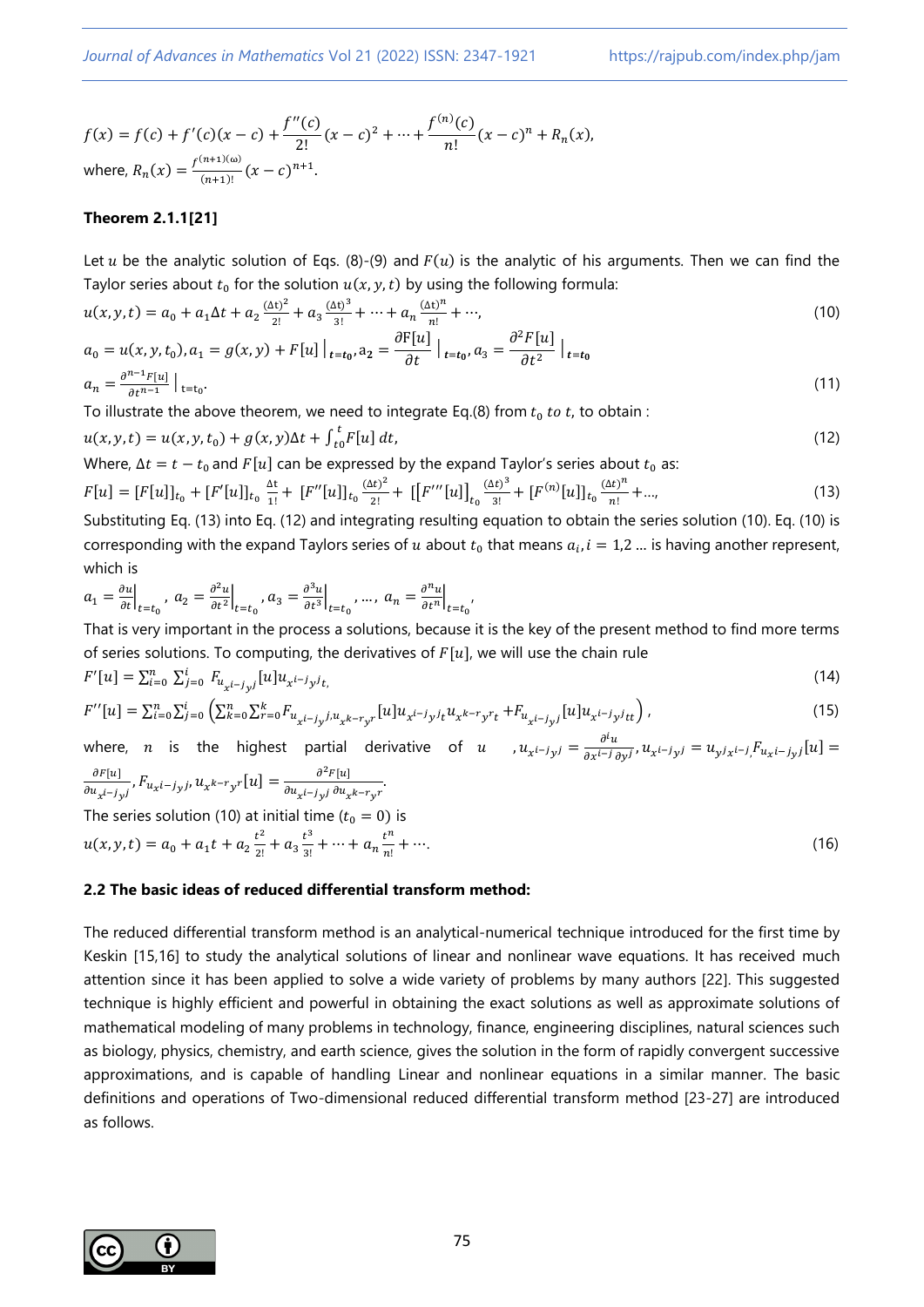## **Definition 2.2.1**

If function  $u(x, y, t)$  is analytic and differentiated continuously with respect to time and space in the domain of interest, then let

$$
U_k(x, y) = \frac{1}{k!} \left[ \frac{\partial^k}{\partial t^k} u(x, y, t) \right]_{t=0},
$$
\n(17)

Where, the t-dimensional spectrum function  $U_k(x, y)$  is the transformed function. In this paper, the lowercase  $u(x, y, t)$  represents the original function, while the uppercase  $U_k(x, y)$ stand for the transformed function.

## **Definition 2.2.2**

| The differential inverse transform of $U_k(x, y)$ is defined as;                                                           |      |
|----------------------------------------------------------------------------------------------------------------------------|------|
| $u(x, y, t) = \sum_{k=0}^{\infty} U_k(x, y) (t - t_0)^k$ ,                                                                 | (18) |
| then by combining Eqs. (17), and (18) we obtain                                                                            |      |
| $u(x, y, t) = \sum_{k=0}^{\infty} \frac{1}{k!} \left[ \frac{\partial^{k}}{\partial t^{k}} u(x, y, t) \right]_{t=0} t^{k}.$ | (19) |
| Note that the function $u(x, y, t)$ can be written in a finite series as follows:                                          |      |
| $u_n(x, y, t) = \sum_{k=0}^{\infty} U_k(x, y)(t - t_0)^k + R_n(x, y, t).$                                                  | (20) |

Where the tail function  $R_n(x,y,t)$ , is negligibly small. Therefore the exact solution of problem is given  $u(x, y, t) = \lim_{n\to\infty} u_n(x, y, t).$ 

| Table 1: The fundamental operations of RDTM |  |
|---------------------------------------------|--|
|---------------------------------------------|--|

| <b>Functional Form</b>                                    | <b>Transformed Form</b>                                                                                 |
|-----------------------------------------------------------|---------------------------------------------------------------------------------------------------------|
| u(x, y, t)                                                | $U_k(x, y) = \frac{1}{k!} \left  \frac{\partial^k}{\partial t^k} u(x, y, t) \right $                    |
| $w(x, y, t) = \alpha u(x, y, t) \pm \beta v(x, y, t)$     | $W_k(x, y) = \alpha U_k(x, y) \pm \beta V_k(x, y)$                                                      |
| $w(x, y, t) = u(x, y, t)v(x, y, t)$                       | $W_k(x, y) = \sum_{r=0}^{\infty} V_r(x, y) U_{k-r}(x, y)$<br>$=\sum_{r=0}^{\infty}U_r(x,y)V_{k-r}(x,y)$ |
| $w(x, y, t) = \frac{\partial^r}{\partial t^r} u(x, y, t)$ | $W_k(x, y) = \frac{(k+r)!}{k!} U_{k+r}(x, y)$                                                           |
| $w(x, y, t) = \frac{\partial^2}{\partial y^2} u(x, y, t)$ | $W_k(x,y) = \frac{\partial^2}{\partial y^2} U_k(x,y)$                                                   |
| $w(x, y, t) = \frac{\partial^2}{\partial x^2} u(x, y, t)$ | $W_k(x,y) = \frac{\partial^2}{\partial x^2} U_k(x,y)$                                                   |

To illustration the methodology of the proposed method, consider the following nonlinear partial differential equation written in an operator form

$$
L(u(x, y, t)) + R(u(x, y, t)) + N(u(x, y, t)) = g(x, y, t),
$$
  
\nwith initial condition  
\n
$$
u(x, y, 0) = f(x, y).
$$
\n(22)

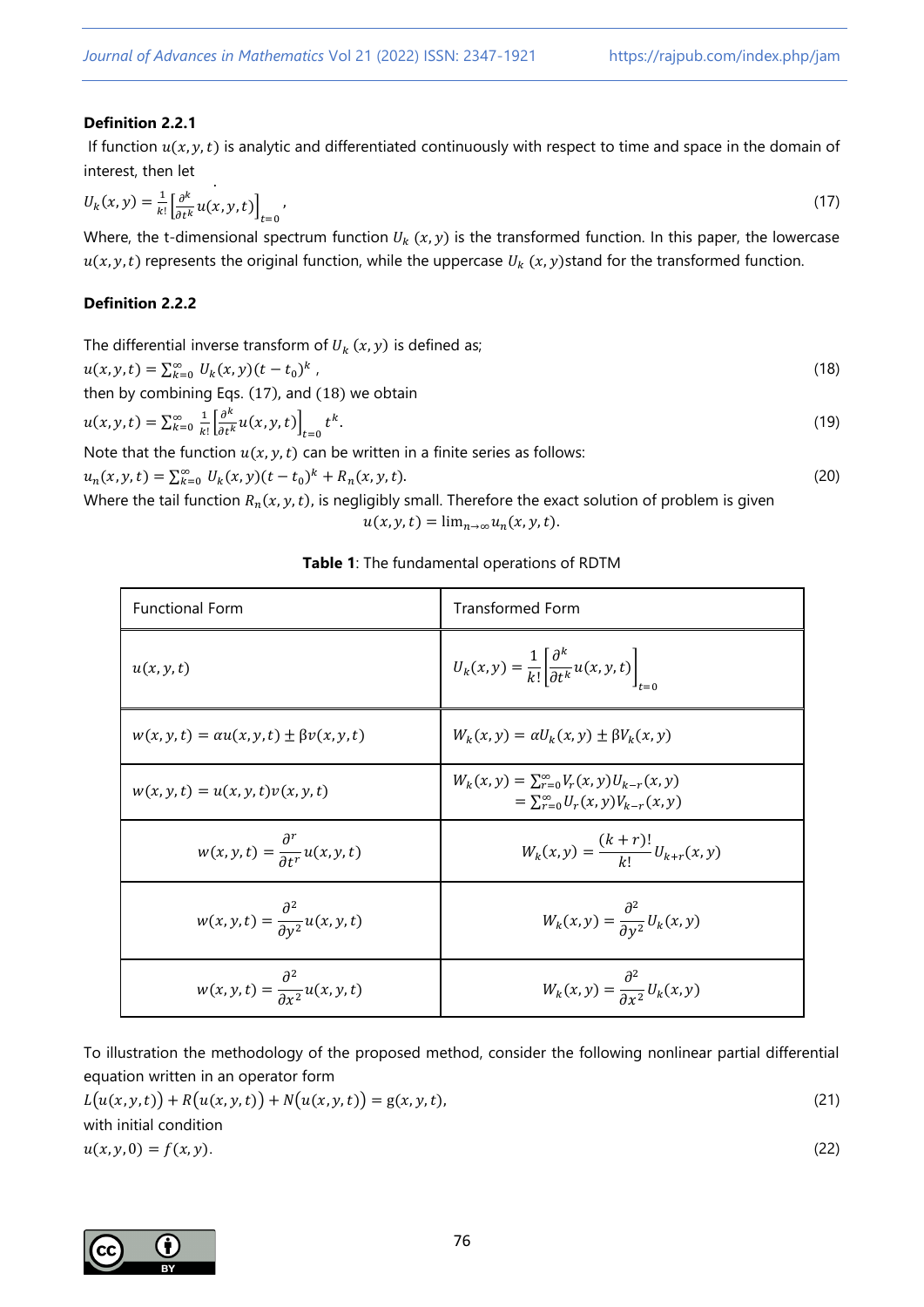Where, L and R are a linear differential operators, Nu is a nonlinear operator and  $g(x, y, t)$  is an inhomogeneous term.

According to the RDTM and Table 1, we can construct the following iteration formula:

$$
(k+1)U_{k+1}(x, y, t) = G_k(x, y) - RU_k(x, y) - NU_k(x, y),
$$
\n(23)

where,  $U_k(x, y)$ ,and  $G_k(x, y)$  are the transformations of the functions  $u(x, y, t)$ ,and  $g(x, y, t)$  respectively. From the initial condition (22), we have

$$
U_0(x, y) = f(x, y). \tag{24}
$$

Substituting Eq.(24) into Eq.(23) and by straightforward iterative calculations, we get  $U_k(x, y)$ , values. Then the inverse transformation of the set of values  $\{U_k(x,y)\}_{k=0}^n$  gives the n-terms approximation solution as,  $\check{u}(x, y, t) = \sum_{k=0}^{n} U_k(x, y) t^k$ ,  $(25)$ 

Where  $n$  is order of approximation solution, Therefore, the exact solution of the problem is given by  $u(x, y, t) = \lim_{n \to \infty} \tilde{u}_n(x, y, t).$  (26)

## **2.3 The basic ideas of homotopy perturbation method:**

The homotopy perturbation method was found for the first time by Chinese Mathematician, He [12]. The method is a powerful and efficient method to find the solutions to nonlinear equations. The coupling of the perturbation and homotopy methods is called the homotopy perturbation method. In this method, the solution is considered as the summation of an infinite series $u = \sum_{n=0}^{\infty} u_n$ , which usually converges rapidly to the exact solutions. By the homotopy technique in topology, a homotopy is constructed with an embedding parameter  $p \in [0, 1]$ , which is considered as a "small parameter", to illustrate the basic idea of Homotopy technique [28]. We consider the following nonlinear differential equation in operator form:

$$
A(u) - f(r) = 0, r \in \Omega,
$$
\n<sup>(27)</sup>

with boundary conditions

$$
B\left(u, \frac{\partial u}{\partial n}\right) = 0, r \in \Gamma \tag{28}
$$

where, A is a general differential operator, B is a boundary operator,  $f(r)$  is a known analytic function, and  $\Gamma$  is the boundary of the domain  $\Omega$ . The operator A can generally be divided into two parts L and N, where L a linear operator is and  $N$  is a nonlinear operator as;

$$
A(u) = L(u) + N(u). \tag{29}
$$

Thus, Eq. (27) can be rewritten as follows:

 $L(u) + N(u) - f(r) = 0.$  (30)

By the homotopy technique, one constructs a homotopy  $v(r, p)$ :  $\Omega \times [0, 1] \rightarrow R$ , which satisfies

$$
H(v,p) = (1-p)[L(v) - L(u_0)] + p[A(v) - f(r)] = 0, p \in [0,1], r \in \Omega.
$$
\n(31)

Where  $p \in [0,1]$  is embedding parameter, and  $u_0$  is an initial approximation of Eq.(27), which satisfies the boundary conditions. Clearly, from Eq. (31) we have

$$
H(v,0) = L(v) - L(u_0) = 0,\tag{32}
$$

$$
H(v,1) = A(v) - f(r) = 0.
$$
\n(33)

In addition, the process of changing p from zero to unity is just that of changing  $v(r, p)$  from  $u_0(r)$  to  $u(r)$  in topology, this is called deformation, and  $L(v) - L(u_0)$ ,  $A(v) - f(r)$  are called homotopic. We consider  $v$  as follows:

$$
v = v_0 + pv_1 + p^2 v_2 + p^3 v_3 + \dots = \sum_{n=0}^{\infty} p^n v_n.
$$
\n(34)

According to the homotopy perturbation method, the best approximation solution of Eq.(30) can be explained as a following series of powers of  $p$ :

$$
u = \lim_{p \to 1} v = v_0 + v_1 + v_2 + v_3 + \dots = \sum_{n=0}^{\infty} v_n \tag{35}
$$

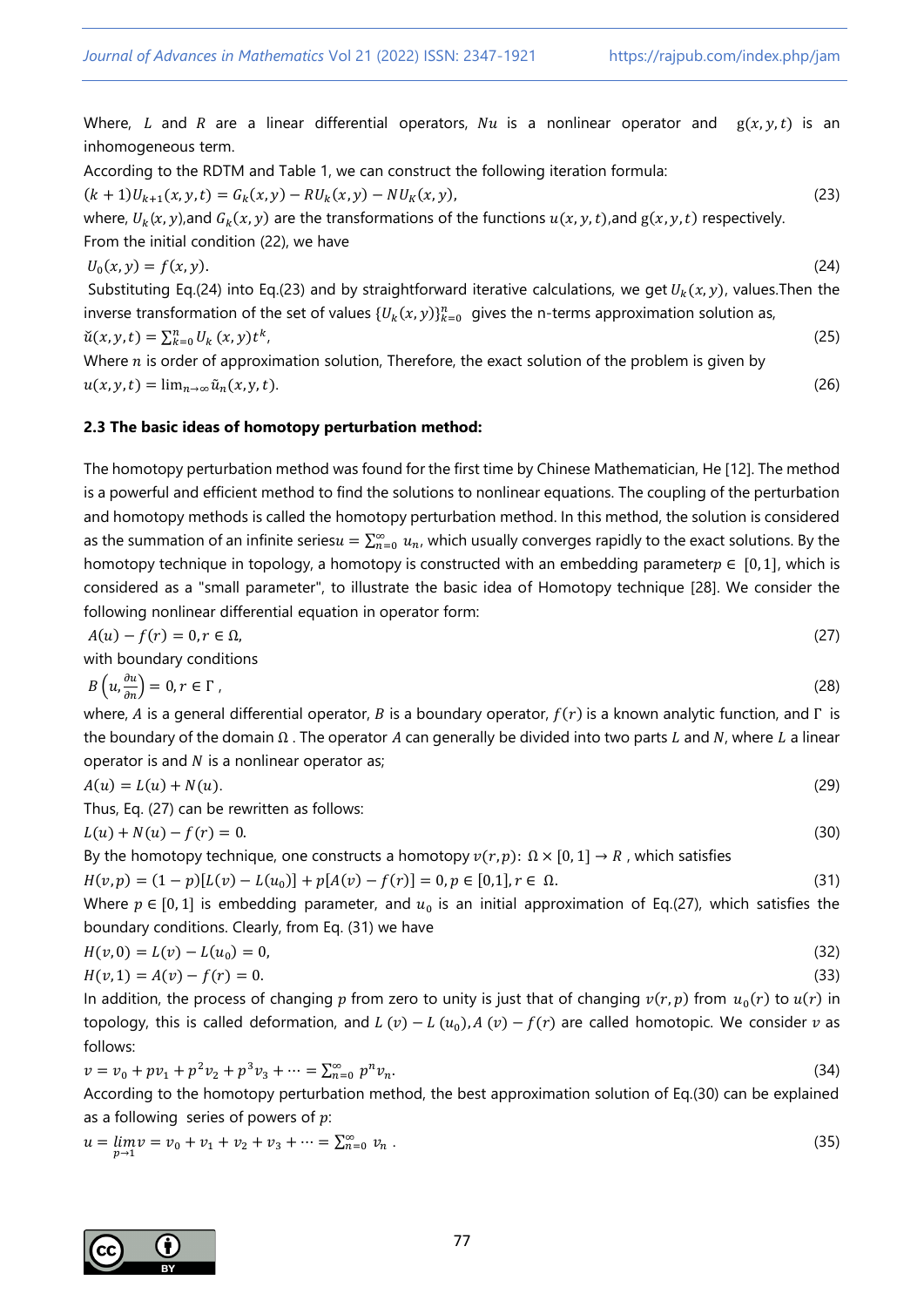In the next, we will test these analytical –approximate methods by its application on three convection- diffusion problems.

## **3- Applications:**

In this section, we solve the issues stated in (1) and (4,5) using analytical techniques to demonstrate the accuracy, efficiency, and convergence of the recommended methods NATM, RDTM, and HPM identified in the previous.

## **Problem-I (The Unsteady state two-dimensional convection - diffusion equation) [29]**

Consider Eq.(1) with 
$$
\beta_x = \beta_y = -1
$$
, and  $L = 1$ . Then Eq.(1) can be written as:  
\n
$$
\frac{\partial u}{\partial t}(x, y, t) - \frac{\partial u}{\partial x}(x, y, t) - \frac{\partial u}{\partial y}(x, y, t) - \alpha_x \frac{\partial^2 u}{\partial x^2}(x, y, t) - \alpha_y \frac{\partial^2 u}{\partial y^2}(x, y, t) = 0,
$$
\n(36)

with initial condition, 
$$
u(x, y, 0) = a(e^{-c_x \cdot x} + e^{-c_y \cdot y}), 0 \le x, y \le 1, t > 0
$$
,  
where,  $c_x = \frac{1 \pm \sqrt{1 + 4b\alpha_x}}{2\alpha_x} > 0, c_y = \frac{1 \pm \sqrt{1 + 4b\alpha_y}}{2\alpha_y} > 0$ . (37)

To solve this problem by NATM, we note that the highest derivative of u is  $n = 2$  and  $t_0 = 0$ , then according to relations in Eq. (11), we get

$$
a_0 = u(x, y, 0) = a(e^{-c_x \cdot x} + e^{-c_y \cdot y}),
$$
\n(38)

$$
a_1 = [F[u]]_0 = a\left( (c_x^2 \alpha_x - c_x) - e^{c_x x} + (c_y^2 \alpha_y - c_y)e^{-c_y y} \right),
$$
\n(39)

$$
a_2 = [F'[u]]_0 = \sum_{i=0}^{2} \sum_{j=0}^{i} F u_x^{j-j} y^j [a_0](a_1) x^{i-j} y^j,
$$
  
=  $a (c_x^2 (c_x \alpha_x - 1)^2 e^{-c_x x} + c_y^2 (c_y \alpha_y - 1)^2 e^{-c_y y})$ , (40)

$$
a_3 = [F''[u]]_0 = \sum_{i=0}^{2} \sum_{j=0}^{i} \left( F_{u_{x^{i-j}y^{j}}}[a_0](a_2)_{x^{i-j}y^{j}} + \sum_{k=0}^{2} \sum_{r=0}^{k} F_{\rho_{x^{i-j}y^{j}}\rho_{x^{k-r}y}}[a_0](a_1)_{x^{i-j}y^{j}}(a_1)_{x^{k-r}y^{r}} \right)
$$
  
=  $a \left( c_x^3(c_x \alpha_x - 1)^3 e^{-c_x x} + c_y^3(c_y \alpha_y - 1)^3 e^{-c_y y} \right),$  (41)

From Eq.(16), we get the exact solution

$$
u(x, y, t) = \sum_{k=0}^{\infty} U_k(x, y)t^k = a(e^{c_x x} + e^{-c_y y}) + at\left( (c_x^2 \alpha_x - c_x)e^{c_x x} + (c_y^2 \alpha_y - c_y)e^{-c_y y} \right) + a\frac{t^2}{2} \left( c_x^2 (c_x \alpha_x - 1)^2 e^{-c_x x} + c_y^2 (c_y \alpha_y - 1)^2 \right) e^{-c_y y} + \cdots
$$
  
\n
$$
= a(e^{-c_x x} + e^{-c_y y}) \left[ 1 + bt + \frac{(bt)^2}{2!} + \cdots \right] = a(e^{-c_x x} + e^{-c_y y})e^{bt}.
$$
\n(42)

This is the same exact solution of Eq.(I) [29].

Also, the analytical-approximate solution of the convection-diffusion equation can be found by using RDTM, as follows;

By taking the differential transform technique for Eq.(36), with the initial condition (37), we get the recurrence relation of the approximate solutions in the form

$$
(k+1)U_{k+1}(x,y) = \frac{\partial}{\partial x}U_k(x,y) + \frac{\partial}{\partial y}U_k(x,y) + \alpha_x \frac{\partial}{\partial x^2}U_k(x,y) + \alpha_y \frac{\partial}{\partial y^2}U_k(x,y)
$$
(43)

From the initial condition (37), we have

$$
U_0(x,y) = a(e^{-c_x x} + e^{-c_y y}).
$$
\n(44)

Now, substituting Eq.(44) into Eq.(43), we obtain

$$
U_1 = a \left( (c_x^2 \alpha_x - c_x) e^{-c_x x} + (c_y^2 \alpha_y - c_y) e^{-c_y y} \right),
$$
\n(45)

$$
U_2 = \frac{1}{2}a\left(c_x^2(c_x\alpha_x - 1)^2e^{-c_x\alpha} + c_y^2(c_y\alpha_y - 1)^2\right)e^{-c_y\gamma},\tag{46}
$$

$$
U_3 = \frac{1}{6}a\left(c_x^3\left((c_x\alpha_x - 1)^3 e^{-c_x x} + c_y^3(\alpha_y c_y - 1)^3 e^{-c_y y}\right)\right)
$$
\n(47)

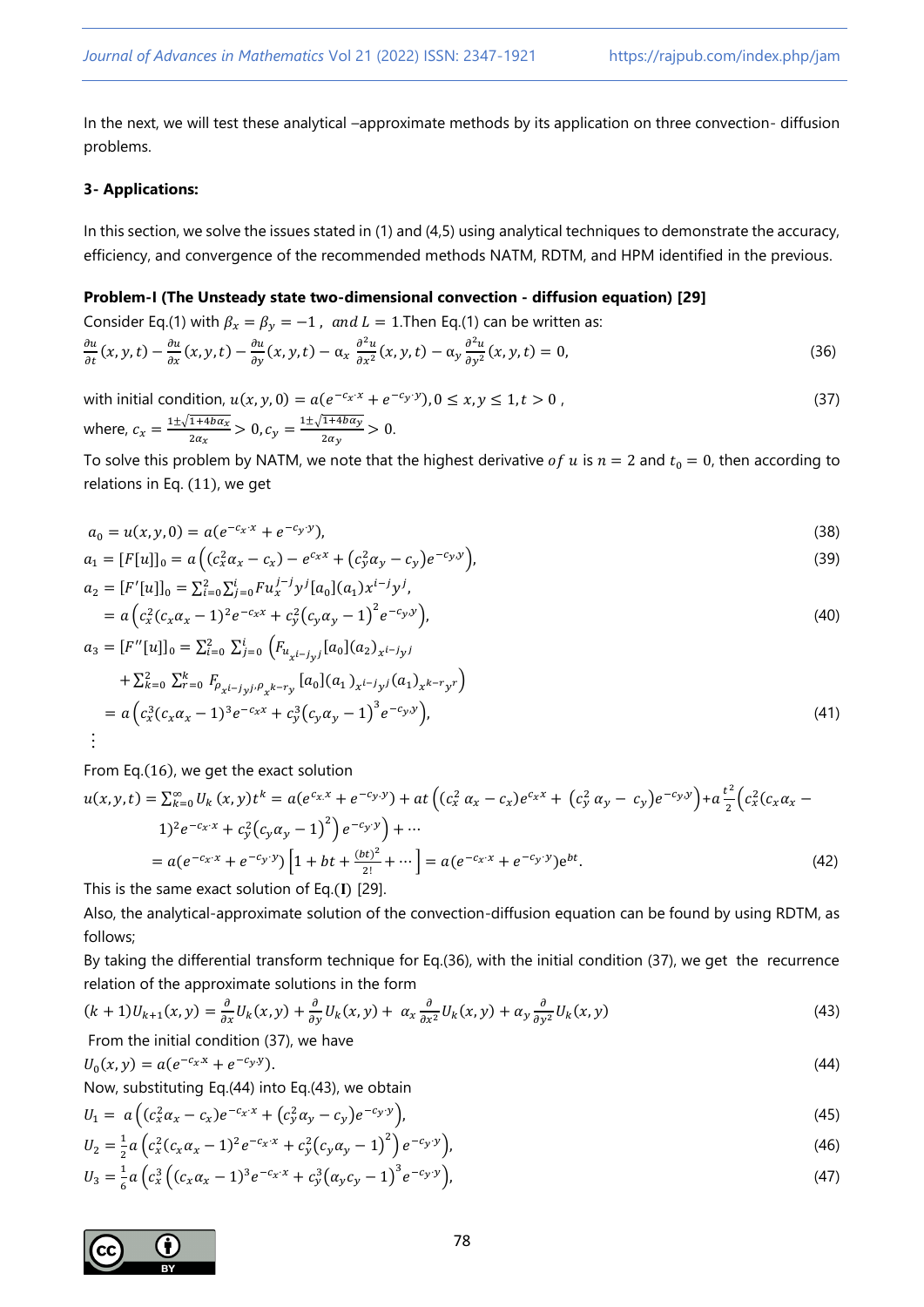*Journal of Advances in Mathematics* Vol 21 (2022) ISSN: 2347-1921 https://rajpub.com/index.php/jam

$$
U_4 = \frac{1}{24} a \left( c_x^4 \left( (c_x \alpha_x - 1)^4 e^{-c_x x} + c_y^4 \left( \alpha_y c_y - 1 \right)^4 e^{-c_y y} \right) \right),
$$
\n
$$
\vdots
$$
\n(48)

Finally, the differential inverse transform of  $U_k(x, y)$  gives  $u(x, y, t) = \sum_{k=0}^{\infty} U_k(x, y) t^k$ (49)

$$
= a(e^{c_x x} + e^{-c_y y}) + at\left((c_x^2 \alpha_x - c_x)e^{c_x x} + (c_y^2 \alpha_y - c_y)e^{-c_y y}\right) + a\frac{t^2}{2}(c_x^2 (c_x \alpha_x - 1)^2 e^{-c_x x} + c_y^2 (c_y \alpha_y - 1)^2 e^{-c_y y}) + \cdots
$$

$$
= a(e^{-c_x \cdot x} + e^{-c_y \cdot y}) \left[ 1 + bt + \frac{(bt)^2}{2!} + \cdots \right] = a(e^{-c_x \cdot x} + e^{-c_y \cdot y}) e^{bt} . \tag{50}
$$

This is the same exact solution of Eq.(1) [29].

Now, for solving Eq.(36) by HPM, we construct the following homotopies:

$$
\frac{\partial u}{\partial t} - \frac{\partial u_0}{\partial t} = P \left[ \frac{\partial u}{\partial x} + \frac{\partial u}{\partial y} + \alpha_x \frac{\partial^2 u}{\partial x_2} + \alpha_y \frac{\partial^2 u}{\partial y^2} - \frac{\partial u_0}{\partial t} \right],\tag{51}
$$

Suppose that the solution of the problem (36) is in the form

$$
u = p^{\circ}u_0 + p^1u_{1+}p^2u_2 + \cdots \tag{52}
$$

Substitute Eq.(52) into Eq.(51) and equating the coefficients of like power  $p$ ; we will have the following set of differential equations:

$$
p^{0}: \frac{\partial u_{0}}{\partial t} - \frac{\partial u_{0}}{\partial t} = 0
$$
  
\n
$$
p^{1}: \frac{\partial u_{1}}{\partial t} = \frac{\partial u_{0}}{\partial x} + \frac{\partial u_{0}}{\partial y} + \alpha_{x} \frac{\partial u_{0}}{\partial x^{2}} + \alpha_{y} \frac{\partial u_{0}}{\partial y^{2}}
$$
  
\n
$$
p^{2}: \frac{\partial u_{2}}{\partial t} = \frac{\partial u_{1}}{\partial x} + \frac{\partial u_{1}}{\partial y} + \alpha_{x} \frac{\partial^{2} u_{1}}{\partial x^{2}} + \alpha_{y} \frac{\partial^{2} u_{1}}{\partial y^{2}}
$$
  
\n
$$
p^{3}: \frac{\partial u_{3}}{\partial t} = \frac{\partial u_{2}}{\partial x} + \frac{\partial u_{2}}{\partial y} + \alpha_{x} \frac{\partial^{2} u_{2}}{\partial x^{2}} + \alpha_{y} \frac{\partial u_{2}}{\partial y^{2}}
$$
  
\n
$$
\vdots
$$
\n(53)

Solve equations in (53) to get the solutions:

$$
u_0 = a(e^{-c_x x} + e^{e^{-c_y y}}),
$$
  
\n
$$
u_1 = at\left((c_x^2 \alpha_x - c_x)e^{-c_x x} + (c_y^2 \alpha_y - c_y)e^{-c_y y}\right),
$$
\n(54)

$$
u_2 = \frac{1}{2}at^2 \left(c_x^2 \left(c_x \alpha_x - 1\right)^2 e^{-c_x x} + c_y^2 \left(c_y \alpha_y - 1\right)^2 e^{-c_y y}\right),\tag{55}
$$

$$
u_3 = \frac{1}{6}at^3\left(c_x^3(c_x\alpha_x - 1)^3e^{-c_x x} + c_y^3(c_y\alpha_y - 1)^3e^{-c_y y}\right),\tag{56}
$$

Therefore, the approximate solution will be

$$
u(x, y, t) = u_0 + u_1 + u_2 + u_3 + \dots = a(e^{-cx} + e^{-cy \cdot y}) \left( 1 + bt + \frac{(bt)^2}{2} + \dots \right)
$$
  
=  $a(e^{-c_x x} + e^{-c_y y}) \cdot e^{bt}$  (57)

This is the same exact solution of Eq. (1)[29].

## **Problem-II (System of two-dimensional Burgers' equations)[30]**

Consider the Eqs. (4) and (5) with  $\alpha = 1$ . Then these equations becomes

$$
\frac{\partial u}{\partial t} + u \frac{\partial u}{\partial x} + v \frac{\partial u}{\partial y} = \frac{1}{Re} \left( \frac{\partial^2 u}{\partial x^2} + \frac{\partial^2 u}{\partial y^2} \right) = 0,
$$
\n
$$
\frac{\partial v}{\partial t} + u \frac{\partial v}{\partial x} + v \frac{\partial v}{\partial y} = \frac{1}{Re} \left( \frac{\partial^2 v}{\partial x^2} + \frac{\partial^2 v}{\partial y^2} \right) = 0,
$$
\n(58)

with initial conditions

**PII-1:** 
$$
u(x, y, 0) = \frac{3}{4} - \frac{1}{4[1 + \exp(\omega(x, y))]}
$$
,  $v(x, y, 0) = \frac{3}{4} + \frac{1}{4[1 + \exp(\omega(x, y))]}$   
where,  $\omega(x, y) = \frac{Re(y - x)}{8}$ . (59)

To solve this problem by NATM, we comparing these equations with Eq.(8) to get:

$$
g_1(x, y) = 0, g_2(x, y) = 0 \tag{60}
$$

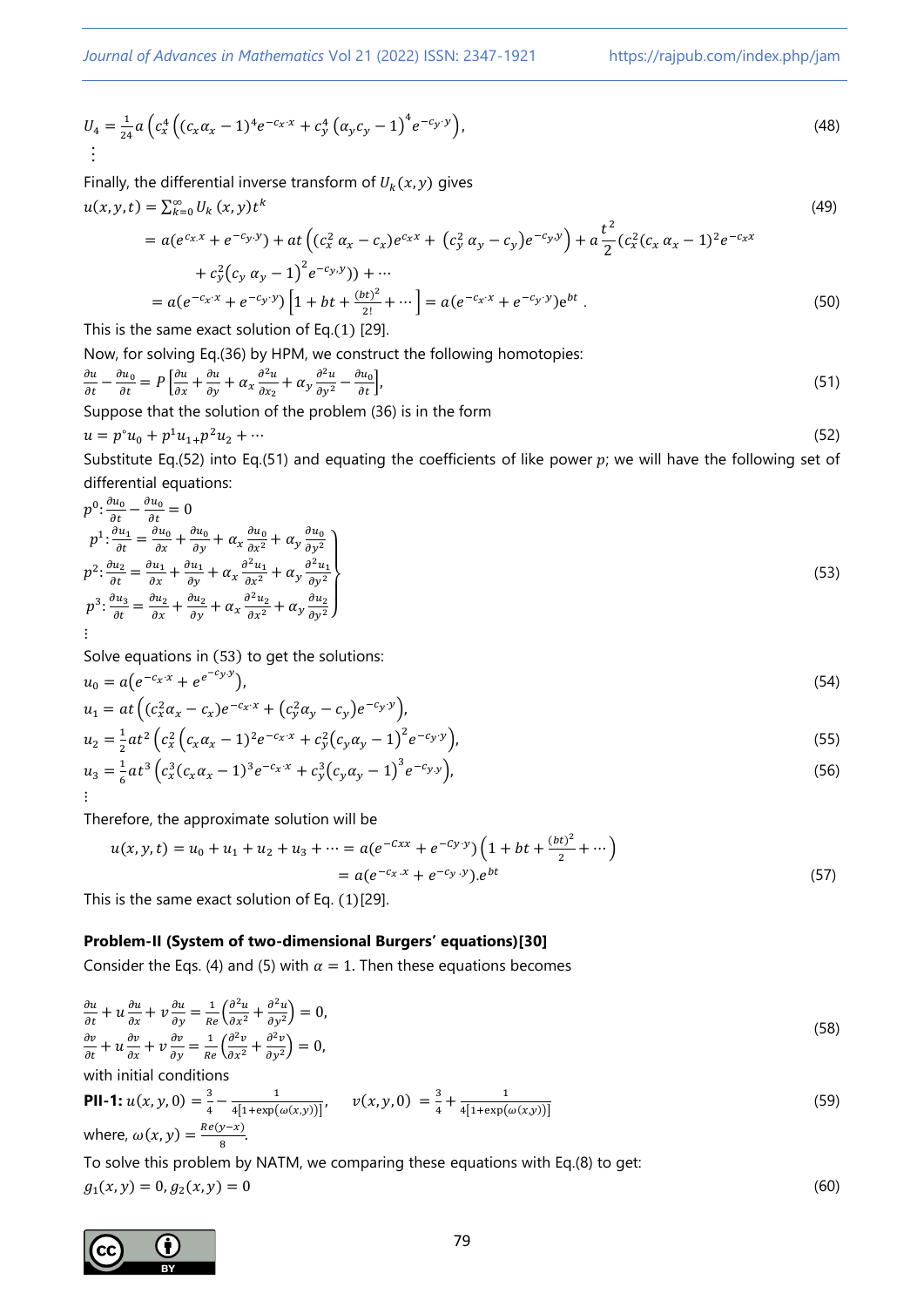*Journal of Advances in Mathematics* Vol 21 (2022) ISSN: 2347-1921 https://rajpub.com/index.php/jam

$$
F[u, v] = \frac{1}{\text{Re}} \left( \frac{\partial^2 u}{\partial x^2} + \frac{\partial^2 u}{\partial y^2} \right) - \left( u \frac{\partial u}{\partial x} + v \frac{\partial u}{\partial y} \right),
$$
  
\n
$$
G[u, v] = \frac{1}{\text{Re}} \left( \frac{\partial^2 v}{\partial x^2} + \frac{\partial^2 v}{\partial y^2} \right) - \left( u \frac{\partial v}{\partial x} + v \frac{\partial v}{\partial y} \right),
$$
\n(61)

we note that the highest derivative of  $u$  is  $n = 2$  and  $t_0 = 0$ , then according to(11), we get

$$
a_0 = u(x, y, 0) = \frac{3}{4} - \frac{1}{4[1 + \exp(\omega(x, y))]},
$$
\n
$$
u(x, y, 0) = \frac{3}{4} - \frac{1}{4[1 + \exp(\omega(x, y))]},
$$
\n
$$
u(x, y, 0) = \frac{3}{4} - \frac{1}{4[1 + \exp(\omega(x, y))]},
$$
\n
$$
u(x, y, 0) = \frac{3}{4} - \frac{1}{4[1 + \exp(\omega(x, y))]},
$$
\n
$$
u(x, y, 0) = \frac{3}{4} - \frac{1}{4[1 + \exp(\omega(x, y))]},
$$
\n
$$
u(x, y, 0) = \frac{3}{4} - \frac{1}{4[1 + \exp(\omega(x, y))]},
$$
\n
$$
u(x, y, 0) = \frac{3}{4} - \frac{1}{4[1 + \exp(\omega(x, y))]},
$$
\n
$$
u(x, y, 0) = \frac{3}{4} - \frac{1}{4[1 + \exp(\omega(x, y))]},
$$
\n
$$
u(x, y, 0) = \frac{3}{4} - \frac{1}{4[1 + \exp(\omega(x, y))]},
$$
\n
$$
u(x, y, 0) = \frac{3}{4} - \frac{1}{4[1 + \exp(\omega(x, y))]},
$$
\n
$$
u(x, y, 0) = \frac{3}{4} - \frac{1}{4[1 + \exp(\omega(x, y))]},
$$
\n
$$
u(x, y, 0) = \frac{3}{4} - \frac{1}{4[1 + \exp(\omega(x, y))]},
$$
\n
$$
u(x, y, 0) = \frac{3}{4} - \frac{1}{4[1 + \exp(\omega(x, y))]},
$$
\n
$$
u(x, y, 0) = \frac{3}{4} - \frac{1}{4[1 + \exp(\omega(x, y))]},
$$
\n
$$
u(x, y, 0) = \frac{3}{4} - \frac{1}{4[1 + \exp(\omega(x, y))]},
$$
\n
$$
u(x, y, 0) = \frac{3}{4} - \frac{1}{4[1 + \exp(\omega(x, y))]},
$$
\n
$$
u(x, y, 0) = \frac{3}{4} - \frac{1}{4[1 + \exp(\omega(x, y))]},
$$

$$
b_0 = v(x, y, 0) = \frac{3}{4} + \frac{1}{4[1 + \exp(\omega(x, y))]}
$$
  
\n
$$
a_1 = [F[u, v]]_0 = \frac{-1}{128} \frac{Re \exp(\omega(x, y))}{[1 + \exp(\omega(x, y))]^2},
$$
\n(64)

$$
b_1 = [G[u, v]]_0 = \frac{1}{128} \frac{Re \exp(\omega(x, y))}{[1 + exp(\omega(x, y))]^2},
$$
  
\n
$$
b_1 = [G[u, v]]_0 = \frac{1}{128} \frac{Re \exp(\omega(x, y))}{[1 + exp(\omega(x, y))]^2},
$$

$$
a_2 = [F'[u, v]]_0 = \sum_{i=0}^{2} \sum_{j=0}^{i} F_{u_x i - j_y j} [a_0, b_0](a_1)_{x^{i-j} y^j}
$$
  
= 
$$
-\frac{1}{4096} \frac{[-1 + \exp(\omega(x, y))] Re^2 \exp(\omega(x, y))}{[1 + \exp(\omega(x, y))]^3},
$$
 (65)

$$
b_2 = [G'[u, v]]_0 = \sum_{i=0}^{2} \sum_{j=0}^{i} G_{u_x i - j_y j} [a_0, b_0](b_1)_{x^{i-j} y^j}
$$
  
= 
$$
\frac{1}{4096} \frac{[-1 + \exp(\omega(x, y))] Re^2 \exp(\omega(x, y))}{[1 + \exp(\omega(x, y))]^3},
$$
 (66)

From Eq.(16), we get the analytical approximate solution

$$
S_2 = \sum_{i=0}^{2} a_i \frac{(t)^i}{(i)!} \text{ and } K_2 = \sum_{i=0}^{2} b_i \frac{(t)^i}{(i)!}. \tag{67}
$$

Also, the analytical-approximate solution can be found by using RDTM for the two-dimensional Burgers' equations. By taking the differential transform technique for equations in (58), with the initial conditions in (59), we get the recurrence relation of the approximate solutions in the form

$$
(k+1)U_{k+1}(x,y) = \frac{1}{Re} \left( \frac{\partial^2}{\partial x^2} U_k(x,y) + \frac{\partial^2}{\partial y^2} U_k(x,y) \right) - \sum_{r=0}^k U_r \frac{\partial}{\partial x} U_{k-r} - \sum_{r=0}^k V_r \frac{\partial}{\partial y} U_{k-r},
$$
(68)

$$
(k+1)V_{k+1}(x,y) = \frac{1}{Re} \left( \frac{\partial^2}{\partial x^2} V_k(x,y) + \frac{\partial^2}{\partial y^2} V_k(x,y) \right) - \sum_{r=0}^k U_r \frac{\partial}{\partial x} V_{k-r} - \sum_{r=0}^k V_r \frac{\partial}{\partial y} V_{k-r},\tag{69}
$$

where the t-dimensional spectrum functions  $U_k(x, y)$  and  $V_k(x, y)$  are transform functions . From equations in (59), we have

$$
U_0(x, y) = u(x, y, 0) = \frac{3}{4} - \frac{1}{4\omega^+},
$$
  
\n
$$
V_0(x, y) = v(x, y, 0) = \frac{3}{4} + \frac{1}{4\omega^+},
$$
\n(70)

$$
V_0(x,y) = V(x,y,0) = \frac{1}{4} + \frac{1}{4\omega^2}
$$
  
Embed the initial conditions (70) and (71) in the recurrence relations (68) and (69), give us the values of  $U_k(x,y)$   
and  $V_k(x,y)$  as follows;

 $U_1(x, y) = -Re e^{\omega(x, y)}/128(\omega^+)^2$ , (72)

$$
U_2(x,y) = -Re^2 e^{\omega(x,y)}(-\omega^-)/8192(\omega^+)^3,
$$
\n(73)

$$
U_3(x,y) = -\left(e^{2\omega(x,y)Re} - 4e^{\omega(x,y)Re} + 1\right)Re^3e^{\omega(x,y)Re}/786432(\omega^+)^4,
$$
\n(74)

And

$$
V_1(x, y) = Re \, e^{\omega(x, y)} / 128(\omega^+)^2, \tag{75}
$$

$$
V_2(x,y) = Re^2 e^{\omega(x,y)}(-\omega^-)/8192(\omega^+)^3,
$$
  
\n
$$
V_3(x,y) = (e^{2\omega(x,y)} - 4e^{\omega(x,y)} + 1)Re^3 e^{\omega(x,y)}/786432(\omega^+)^4,
$$
\n(77)

$$
\left| \cdot \right|
$$

After taking the inverse differential transformations of the set of values, we obtain

$$
u(x, y, t) = \sum_{k=0}^{\infty} U_k(x, y)t^k = \frac{3}{4} - \frac{1}{4\omega^+} + \frac{-Re^{\omega(x, y)}}{128(\omega^+)^2}t - \frac{Re^2 e^{\omega(x, y)}(\omega^-)}{8192(\omega^+)^3}t^2 + \dots
$$
  

$$
= \frac{3}{4} - 1/4[1 + \exp(\omega(x, y) - (Re/32)t)].
$$
  

$$
v(x, y, t) = \sum_{k=0}^{\infty} V_k(x, y)t^k = \frac{3}{4} + \frac{1}{4\omega^+} + \frac{Re^{\omega(x, y)}}{128(\omega^+)^2}t + \frac{Re^2 e^{\omega(x, y)}(\omega^-)}{8192(\omega^+)^3}t^2 + \dots
$$
 (78)

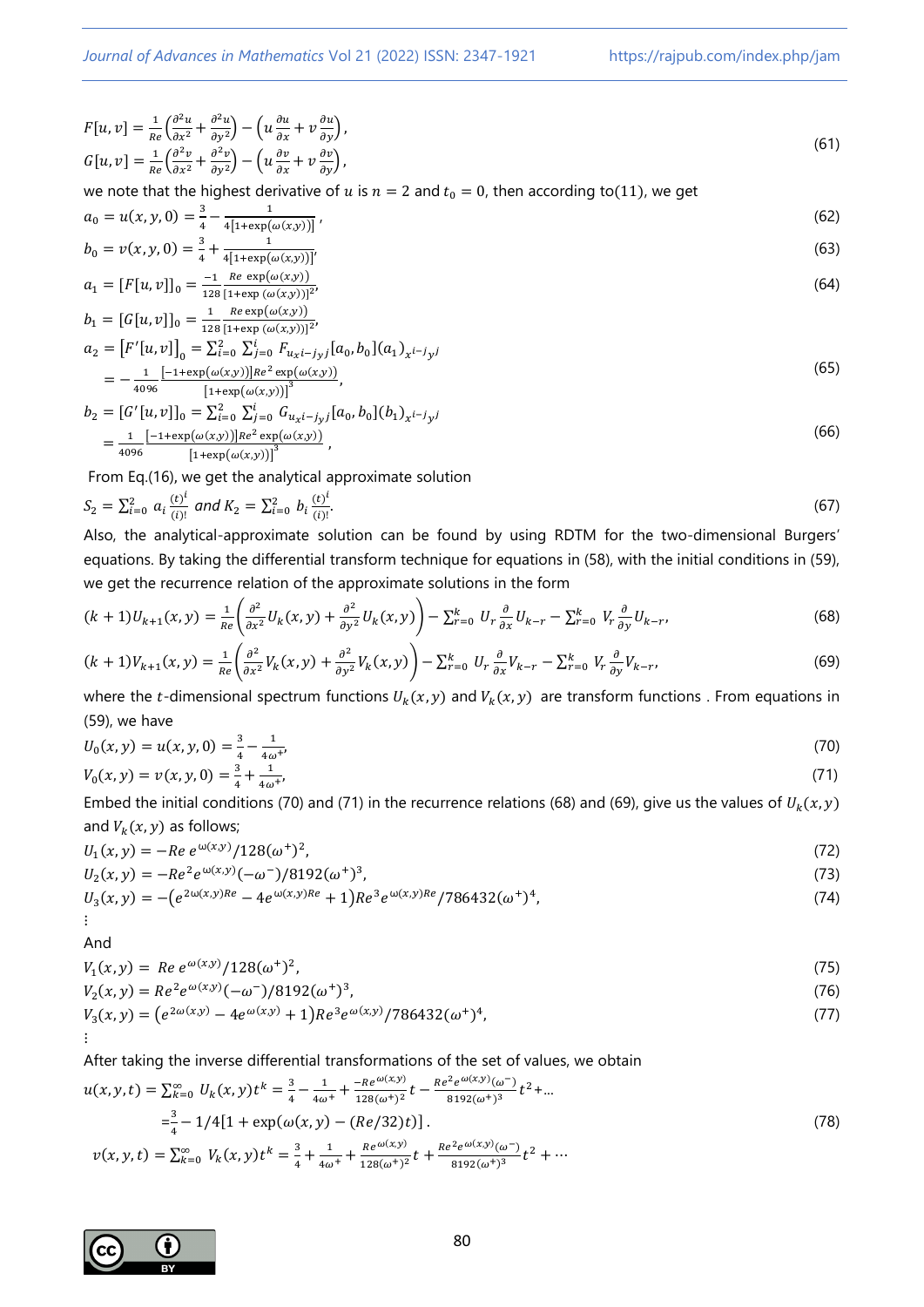$$
=\frac{3}{4} + 1/4[1 + \exp(\omega(x, y) - (Re/32)t)],
$$
\n(79)

Where, 
$$
\omega^- = 1 - \exp(\omega(x, y))
$$
, and  $\omega^+ = 1 + \exp(\omega(x, y))$ .

These are the exact solutions of Burger equations in (58) with initial conditions (59) [30].

Now, for solving equations in (58) by HPM, we construct the following homotopies:

$$
\frac{\partial u}{\partial t} - \frac{\partial u_0}{\partial t} = P \left[ -u \frac{\partial u}{\partial x} - v \frac{\partial u}{\partial y} + \frac{1}{Re} \left( \frac{\partial^2 u}{\partial x^2} + \frac{\partial^2 u}{\partial y^2} \right) - \frac{\partial u_0}{\partial t} \right]
$$
\n
$$
\frac{\partial v}{\partial t} - \frac{\partial v_0}{\partial t} = P \left[ -u \frac{\partial v}{\partial x} - v \frac{\partial v}{\partial y} + \frac{1}{Re} \left( \frac{\partial^2 v}{\partial x^2} + \frac{\partial^2 v}{\partial y^2} \right) - \frac{\partial v_0}{\partial t} \right]'
$$
\n(80)

We assume that the solutions for the system  $(58)$  as power series in  $P$ , of the form:

$$
u = p^{0}u_{0} + p^{1}u_{1} + p^{2}u_{2} + \cdots
$$
  
\n
$$
v = p^{0}v_{0} + p^{1}v_{1} + p^{2}v_{2} + \cdots
$$
\n(81)

Substitute these solutions(81) in system(80) and equating the coefficients of like power  $P$ , we will have the sets of differential equations :-

$$
p^{0}: \frac{\partial u_{0}}{\partial t} - \frac{\partial u_{0}}{\partial t} = 0
$$
\n
$$
\frac{\partial v_{0}}{\partial t} - \frac{\partial v_{0}}{\partial t} = 0
$$
\n
$$
p^{1}: \frac{\partial u_{1}}{\partial t} = -u_{0} \frac{\partial u_{0}}{\partial x} - v_{0} \frac{\partial u_{0}}{\partial y} + \frac{1}{Re} \left[ \frac{\partial^{2} u_{0}}{\partial x^{2}} + \frac{\partial^{2} u_{0}}{\partial y^{2}} \right]
$$
\n
$$
\frac{\partial v_{1}}{\partial t} = -u_{0} \frac{\partial u_{0}}{\partial x} - v_{0} \frac{\partial u_{0}}{\partial y} + \frac{1}{Re} \left[ \frac{\partial^{2} u_{0}}{\partial x^{2}} + \frac{\partial^{2} u_{0}}{\partial y^{2}} \right]
$$
\n
$$
p^{2}: \frac{\partial u_{2}}{\partial t} = -u_{0} \frac{\partial u_{1}}{\partial x} - u_{1} \frac{\partial u_{0}}{\partial x} - v_{0} \frac{\partial u_{1}}{\partial y} - v_{1} \frac{\partial u_{0}}{\partial y} + \frac{1}{Re} \left[ \frac{\partial^{2} u_{1}}{\partial x^{2}} + \frac{\partial^{2} u_{1}}{\partial y^{2}} \right]
$$
\n
$$
\frac{\partial v_{2}}{\partial t} = -u_{0} \frac{\partial v_{1}}{\partial x} - u_{1} \frac{\partial v_{0}}{\partial x} - v_{0} \frac{\partial v_{1}}{\partial y} - v_{1} \frac{\partial v_{0}}{\partial y} + \frac{1}{Re} \left[ \frac{\partial^{2} v_{1}}{\partial x^{2}} + \frac{\partial^{2} v_{1}}{\partial y^{2}} \right]
$$
\n
$$
p^{3}: \frac{\partial u_{3}}{\partial t} = -u_{0} \frac{\partial u_{2}}{\partial x} - u_{1} \frac{\partial u_{1}}{\partial x} - u_{2} \frac{\partial u_{0}}{\partial x} - v_{0} \frac{\partial u_{2}}{\partial y} - v_{1} \frac{\partial u_{1}}{\partial y} - v_{2} \frac{\partial u_{0}}{\partial y} + \frac{1}{Re} \left[ \frac{\partial^{2} u_{2}}{\partial x^{2}} + \frac{\partial^{2} u_{2}}{\partial y^{2}} \right]
$$
\n
$$
\frac{\partial v_{3}}{\partial
$$

The solutions of the above equations give the same result as solutions in equations (70-77), and the same analytical solutions (78) and (79).

#### **Problem-2(II) (System of two-dimensional Burgers' equations) [31]**

Consider the same system that is given in (58) with initial conditions;

**PII-2:** 
$$
u(x, y, 0) = S^x S^y
$$
,  $v(x, y, 0) = (S^x + 2S^x C^x)(S^y + 2S^y C^y)$ ,  
where,  $S^x = \sin(\pi x)$ ,  $S^y = \sin(\pi y)$ ,  $C^x = \cos(\pi x)$ ,  $C^y = \cos(\pi y)$ .  
To solve this problem by NATM, we have been used the same definitions that are given in Eqs. (60) and (61).  
We note that the highest derivative of *u* is *n* = 2 and *t*<sub>0</sub> = 0, then according to (11), we get

$$
a_0 = u(x, y, 0) = S^x S^y,
$$
  
\n
$$
b_0 = u(x, y, 0) = (S^x + 2S^x C^x)(S^y + 2S^y C^y),
$$
\n(90)

 $a_1 = [F[u, v]]_0 = -\pi S^x [2ReC^y S^x C^x (S^y + 2S^y C^y) + 2ReS^x S^y (C^y)^2 - ReS^y (C^y)^2 +$  $Res^xS^yC^y + Rec^y + 2\pi S^y$  $]/Re$  (92)

$$
b_1 = [G[u, v]]_0 = -\frac{1}{Re} \Big[ 4\pi \left( \left( Re \left( 2(S^x)^2 C^x + 1 - \left( \frac{1}{4} \right) (C^x)^2 ((C^x)^2 - (S^x)^2)^2 \right) ((C^y)^2 - (S^y)^2) \right) \right. \\ \left. - \left( \frac{1}{4} \right) Re C^y ((C^x)^2 - (S^x)^2)^2 + \left( \frac{1}{2} \right) Re S^x S^y ((C^x)^2 - (S^x)^2) + \left( \left( \frac{1}{2} \right) Re S^x C^y + 2\pi \right) 2S^x C^x \right. \\ \left. + \left( \left( \frac{1}{4} \right) Re S^y C^x + \left( \frac{5}{4} \right) \pi \right) C^x - \left( \frac{1}{4} \right) Re C^y (C^x)^2 - 2) \right) 2S^y C^y \right. \\ \left. + Re S^y \left( 2(S^x)^2 C^x + 1 - \left( \frac{1}{2} \right) (C^x)^2 - \left( \frac{1}{2} \right) ((C^x)^2 - (S^x)^2)^2 \right) ((C^y)^2 - (S^y)^2) \right)
$$

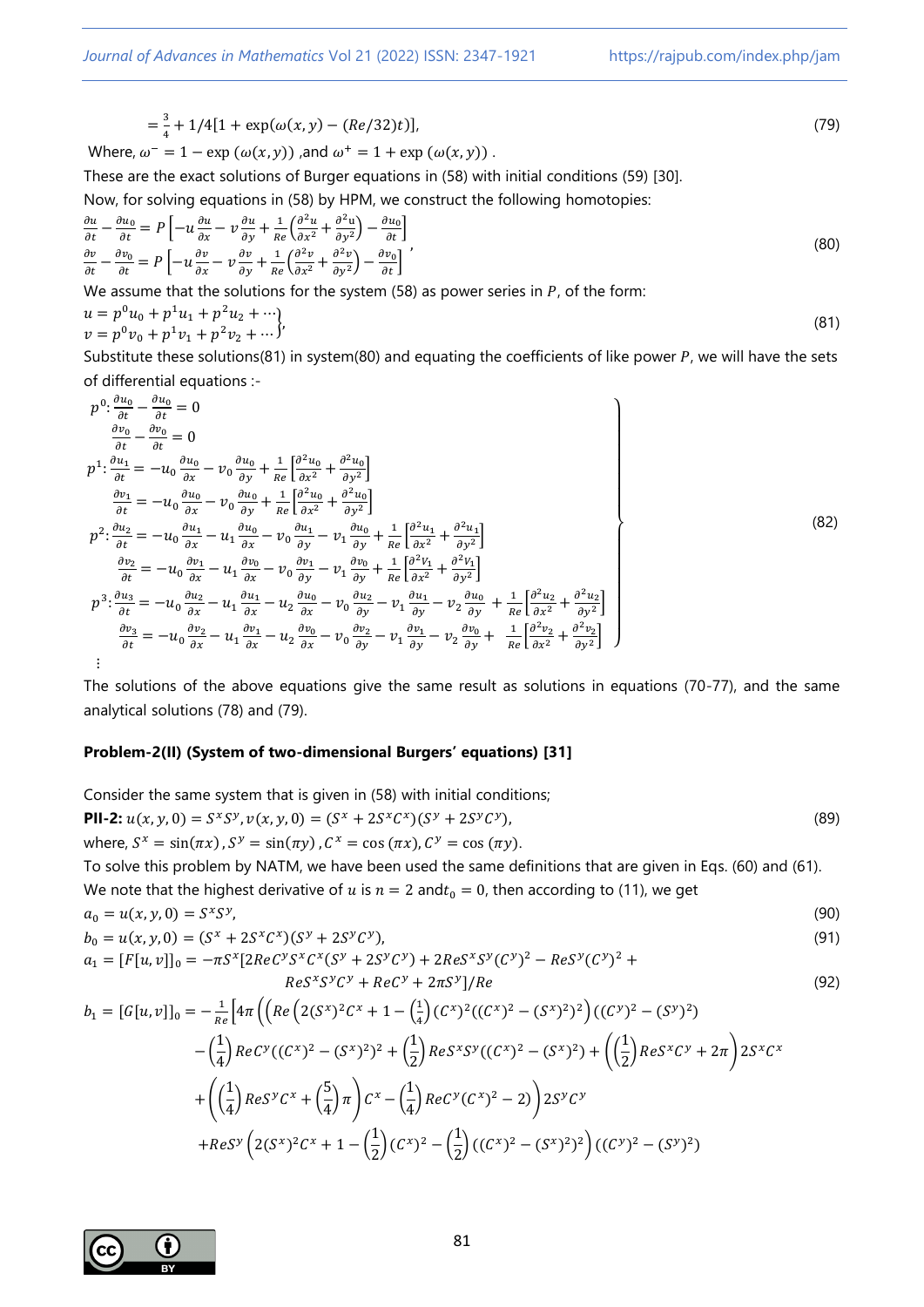$$
-\left(\frac{1}{4}\right) Res^{y} C^{y} ((C^{x})^{2} - (S^{x})^{2}) - \left(\frac{1}{2}\right) Res^{x} (C^{y} - 1) (C^{y} + 1) ((C^{x})^{2} - (S^{x})^{2})
$$
  
+2
$$
\left(\frac{1}{2} \left( Res^{x} C^{y} + \left(\frac{5}{2}\right) \pi \right) \right) (S^{x})^{2} C^{x} + \left(\left(\frac{1}{2}\right) \pi S^{y} - \left(\frac{1}{4}\right) Res^{x} (C^{y} - 1) (C^{y} + 1) \right) S^{x}
$$
  
-
$$
\left(\frac{1}{4}\right) Res^{y} C^{y} ((C^{x})^{2} - 2) \Big) \Big|,
$$
 (93)

from equation (16), we get the analytical approximate solution

$$
s_1 = \sum_{i=0}^1 a_i \frac{(t)^i}{(i)} and k_1 = \sum_{i=0}^1 b_i \frac{(t)^i}{(i)!}.
$$
\n(94)

To solve this problem by using RDTM, we have been used the same definitions that are given in equations (68-71) and obtain on the same analytical solutions (90-94) .Also, for solving this problem by using HPM, we have been used the same definitions that are given in equations (80-82) and obtain on the same analytical solutions (90-94), such that

$$
p^{0} \cdot \begin{cases} u_{0} = a_{0} \\ v_{0} = b_{0} \end{cases}, p^{1} \cdot \begin{cases} u_{1} = a_{1} \cdot t \\ v_{1} = b_{1} \cdot t \end{cases}, \dots \tag{95}
$$

therefore, the approximate solution given as:

$$
u(x, y, t) = u_0 + u_1 + \cdots
$$
  
\n
$$
v(x, y, t) = v_0 + v_1 + \cdots
$$
\n(96)

#### **4- Convergence Analysis**

In this subject, we study the analysis of convergence depending on the theorem, which we will mention it in the next paper.

#### **Theorem 4.1]32[**

Let *M* be an operator from a Hilbert space *H* into *H* and  $u$  be the exact solution .The approximate solution  $\sum_{i=0}^{\infty} u_i = \sum_{i=0}^{\infty} a_i \frac{(\Delta t)^i}{(i)!}$ <u>at)</u> is convergence to exact solution *u* when  $\exists 0 \le \alpha < 1$  ||u<sub>i+1</sub>|| ≤  $\alpha$ ||u<sub>i</sub>||,∀*i* ∈ N ∪ {0} **Proof**: We want to show that  $\{S_n\}_{n=0}^{\infty}$  is a Cauchy sequence,

$$
\|S_{n+1} - S_n\| = \|u_{n+1}\| \le \alpha \|u_n\| \le \alpha^2 \|u_{n-1}\| \le \dots \le \alpha^n \|u_1\| \le \alpha^{n+1} \|u_0\|
$$
  
Now for  $n, m \in \mathbb{N}, n \ge m$   

$$
\|S_n - S_m\| = \| (S_n - S_{n-1}) + (S_{n-1} - S_{n-2}) + \dots + (S_{m+1} - S_m) \|
$$

$$
\le \|S_n - S_{n-1}\| + \|S_{n-1} - S_{n-2}\| + \dots + \|S_{m+1} - S_m\|
$$

$$
\le \alpha^n \|u_0\| + \alpha^{n-1} \|u_0\| + \dots + \alpha^{m+1} \|u_0\|
$$

$$
\le (\alpha^{m+1} + \alpha^{m+2} + \dots + \alpha^n) \|u_0\| = \alpha^{m+1} \frac{1 - \alpha^{n-m}}{1 - \alpha} \|u_0\|
$$

Hence,  $\lim_{n,m\to\infty}||S_n-S_m||=0$  that is mean  $\{S_n\}_{n=0}^\infty$  is a Cauchy sequence in the Hilbert space H then there exist  $S \in H$  such thatlim<sub>n→∞</sub>  $S_n = S$ , where  $S = u$ .

#### **Corollary 4.1.1**

From theorem (4.1)  $\sum_{i=0}^{\infty} u_i = \sum_{i=0}^{\infty} a_i \frac{(\Delta t)^i}{(i)!}$  $\frac{\Delta(t)}{t^{(i)}}$  convergence to exact solution u when  $0 \leq \alpha_i < 1$ ,  $i = 0,1,2,...$ Now, to illustrate the convergence of analytical approximate solutions for the two problems of equation, we applied Corollary (4.1.1) as in the table on (4).

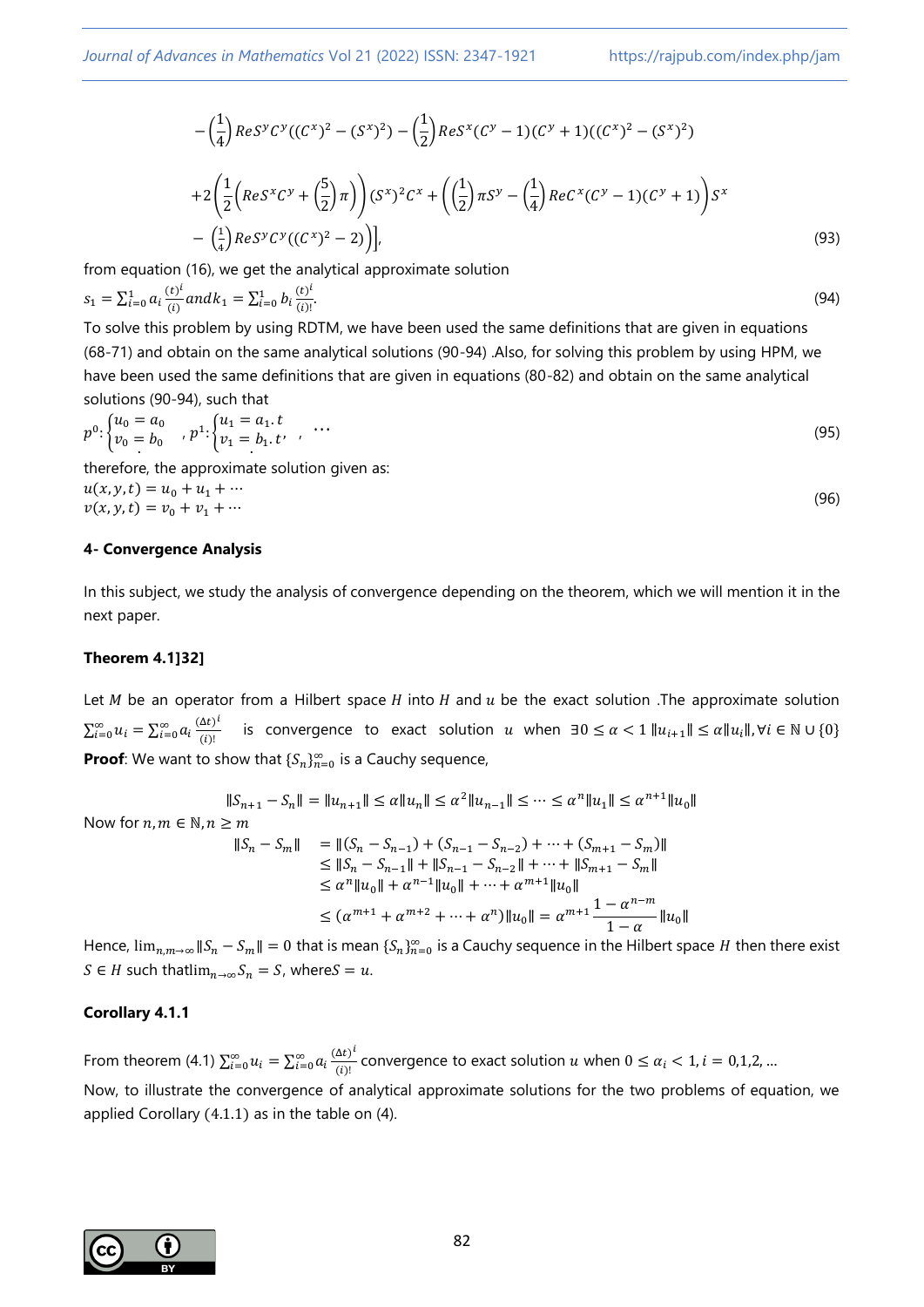## **5- Discussions**

In this section, we show the three-dimensional figures obtained by using HPM, RDTN, NATM and RK-4, we give data for the errors between the numerical solution and analytical solutions of two-dimensional convection diffusion equation .Figs. (1-3) show that the exact solution, approximate solution and RK-4 solution for problems I and (II), figs. (4-5) show that the approximate solution for problem 2(II) obtained by applying the suggested methods NATM, HPM, RDTM and RK-4.  $L_{\infty}$  For the series approximation solutions of the two-test problem computed by:

$$
\parallel E \parallel_{L_{\infty}} = \max_{i,j=0,1,\dots,N} (|\rho_{\text{exact}}(x,y) - \rho_{\text{approx}}(x,y)|)
$$

Where  $t$  is fixed. Table (1) shows comparison of errors and CPU time between RDTM, HPM, NATM, RK4, LDQM and BDQM for different values of h and at  $t = 0.1$ . The result confirms that the NATM, RDTM, and HPM more accurate and less CPU time compared to other methods. Tables (2, 3) are clarify errors of  $u$  and  $v$  obtained in solving problem (II) for different values of h, at  $t = 0.01$  and  $R = 100$ . We can say that NATM, RDTM and HPM are effective and good approaches to find the solution of non-linear system of two-dimensional Burgers equation. To test the convergence of the proposed methods, that is, the convergence of the approximate solution to the exact solution, we have successfully applied Corollary(4.1.1); this is explained in the tables (4). With exception of the RK-4, because the solution is not in a form $K_n = \sum_{i=0}^n v_i$ .

### **6- Conclusion and remarks**

In this study, as a conclusion, we have four methods that have been successfully applied to find the solutions of the convection-diffusion equations. We use maple 16 to calculate the functions obtained from the suggested methods. Results show that RDTM, HPM, and NATM are powerful mathematical tools for solving systems of nonlinear partial differential equations. , also NATM, RDTM, and HPM are more accurate and have less CPU time compared to other methods.



**Fig.1.**Graphics of  $u(x, y, t)$  for problem(**I)** (a) Exact (b) Approximate solution (S<sub>5</sub>), (c) RK-4.At  $t = 0.1$ ,  $\alpha_x = \alpha_y =$ 0.1.

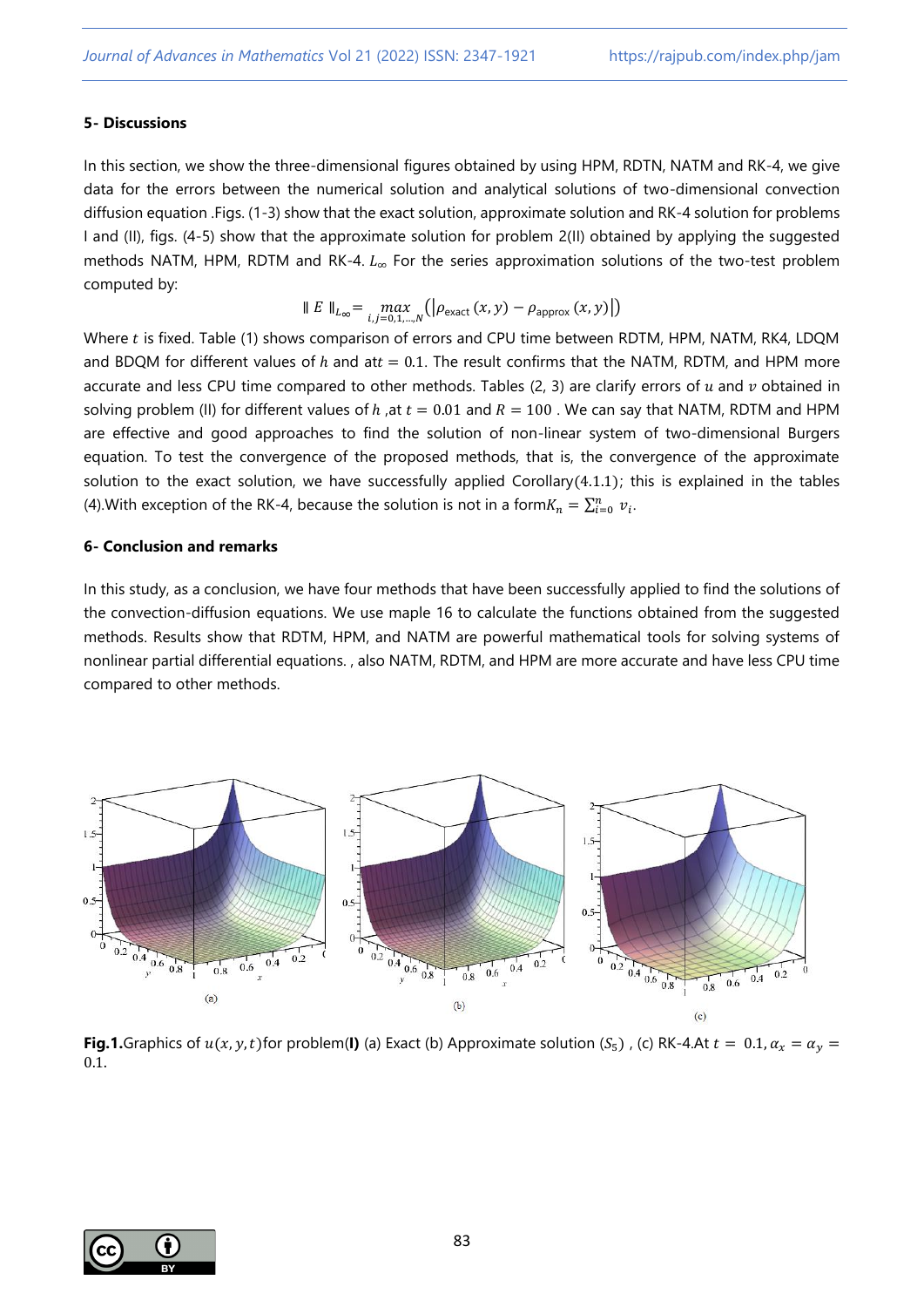

**Fig.2.**Graphics of  $u(x, y, t)$  for problem (II)(a) Exact, (b) Approximate solution ( $S_5$ ), (c) RK-4.  $Re = 100, t = 0.01$ .



**Fig.3.** Graphics of  $v(x, y, t)$  for problem (II) (a) Exact, (b) Approximate solution ( $k_5$ ), (c) RK-4.  $Re = 100, t = 0.01$ .



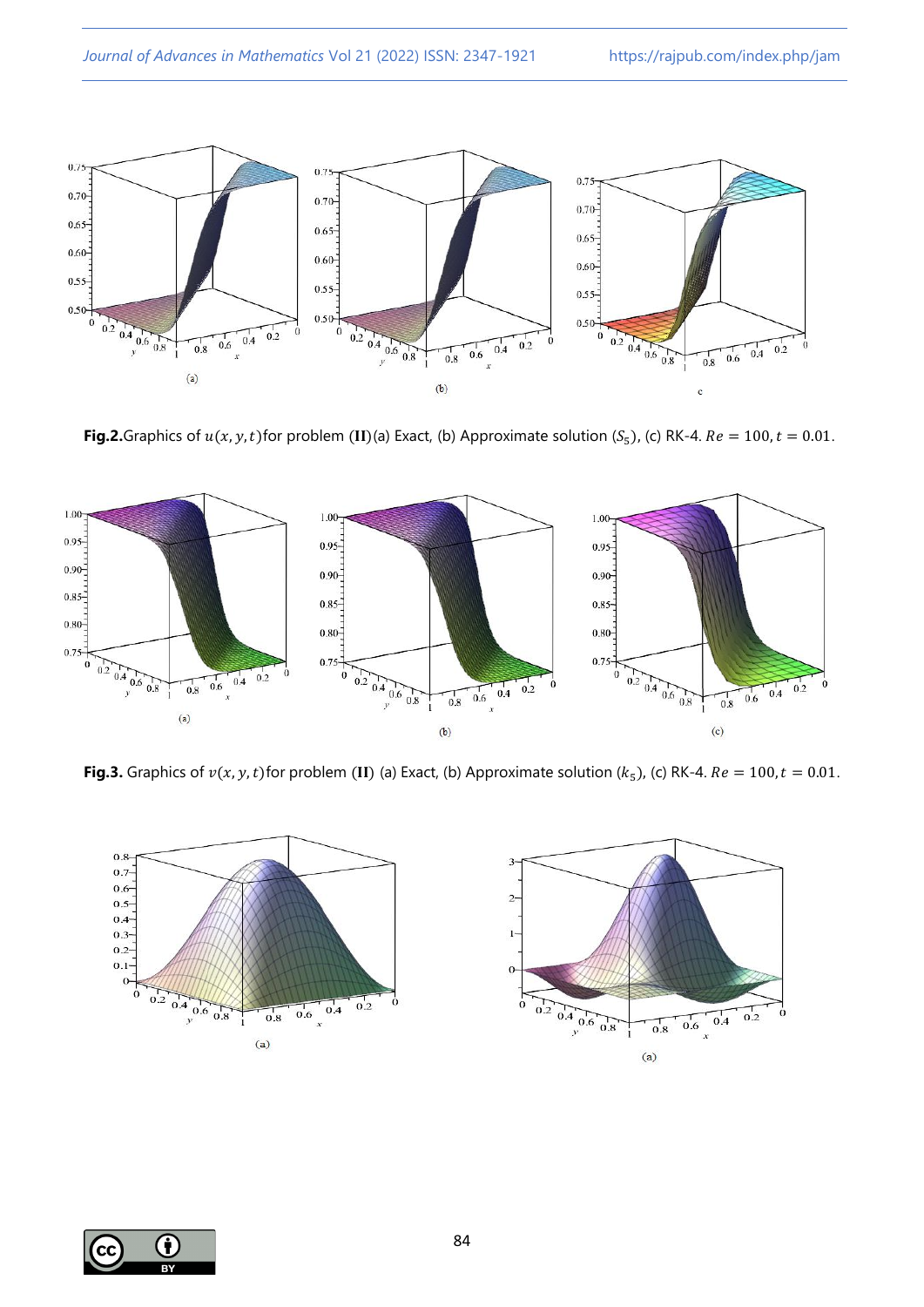











**Fig.5.** Graphics  $v(x, y, t)(K_3)$  of problem 2(II) for (a)NAM,(b) HPM, (c) RDTM, (d) RK  $at R = 100, t =$ 0.01

| $\boldsymbol{h}$ | Error      | Method with $t = 0.1$ |              |              |             |              |              |
|------------------|------------|-----------------------|--------------|--------------|-------------|--------------|--------------|
|                  |            | <b>RDTM</b>           | <b>HPM</b>   | <b>NATM</b>  | <b>RK-4</b> | <b>LDQM</b>  | <b>BDQM</b>  |
| 0.25             | L∞         | $1.67E - 12$          | $1.67E - 12$ | $1.67E - 12$ | 0.2849      | $2.57E - 06$ | $4.18E - 07$ |
|                  | <b>CPU</b> | 0.031                 | 0.031        | 0.031        | 2.2820      | 0.509        | 0.503        |
| 0.17             | L∞         | $1.67E - 12$          | $1.67E - 12$ | $1.67E - 12$ | 0.2691      | $1.38E - 05$ | $5.64E - 06$ |
|                  | <b>CPU</b> | 0.047                 | 0.047        | 0.047        | 1.3120      | 0.509        | 0.503        |
| 0.125            | $L\infty$  | $1.67E - 12$          | $1.67E - 12$ | $1.67E - 12$ | 0.2130      | $3.22E - 05$ | $7.95E - 06$ |
|                  | <b>CPU</b> | 0.031                 | 0.031        | 0.031        | 1.5310      | 0.772        | 0.757        |
| 0.1              | $L\infty$  | $1.67E - 12$          | $1.67E - 12$ | $1.67E - 12$ | 0.1609      | $5.35E - 05$ | $9.18E - 06$ |
|                  | <b>CPU</b> | 0.031                 | 0.031        | 0.031        | 2.4530      | 1.047        | 1.015        |

**Table 1**: Comparison **L∞** and CPU for problem **I** between RDTM, HPM, NATM ( $S_5$ ), and RK4. $at \alpha_y = \alpha_x = 0.1$ ,

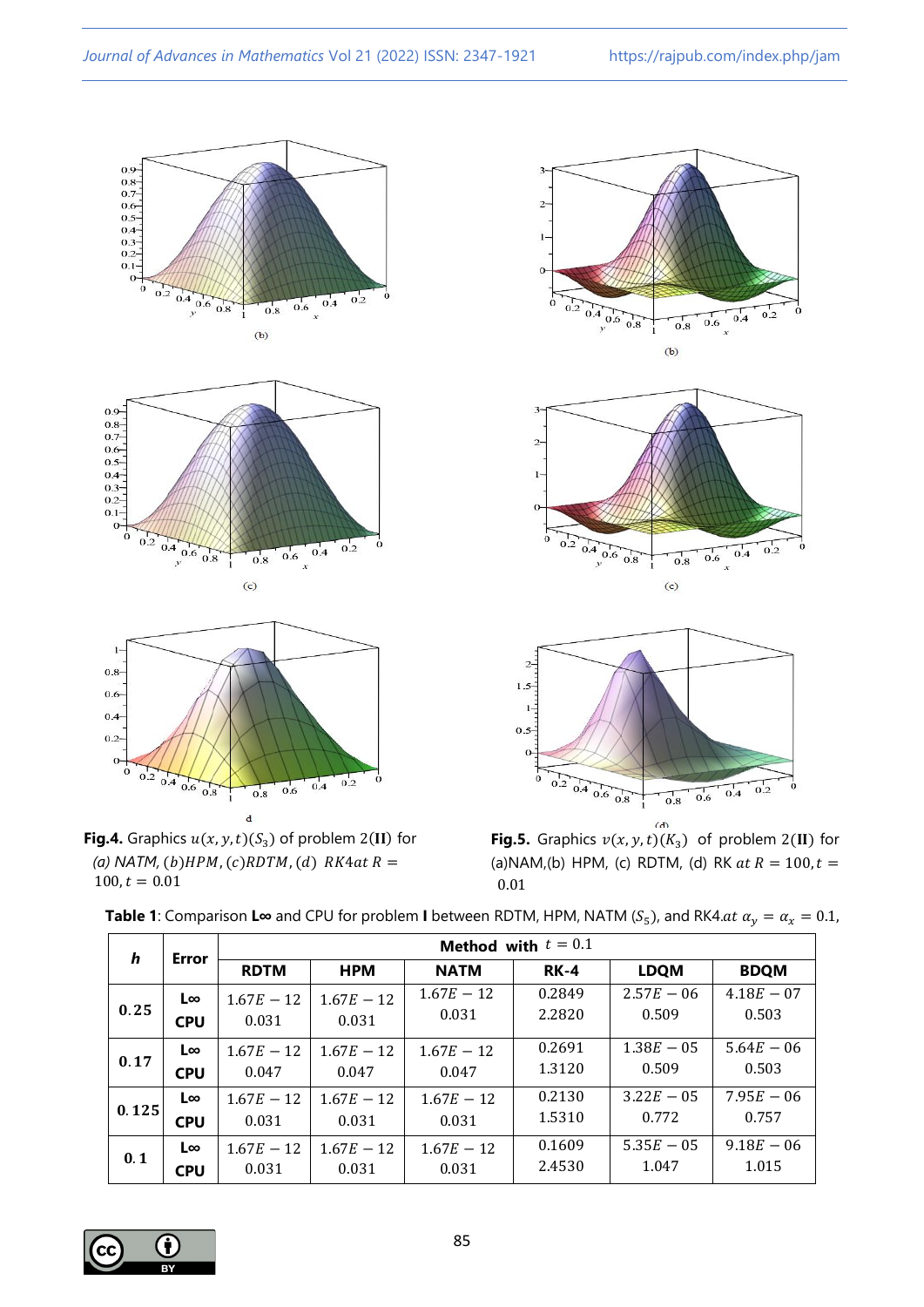| $\boldsymbol{h}$ | Error                                      | Method with $t = 0.01$ |                        |                                                   |               |  |  |
|------------------|--------------------------------------------|------------------------|------------------------|---------------------------------------------------|---------------|--|--|
|                  |                                            | <b>RDTM</b>            | <b>HPM</b>             | <b>NATM</b>                                       | $RK-4$        |  |  |
| 0.25             | L∞<br>$1.55 E - 11$<br>0.031<br><b>CPU</b> |                        | $1.55 E - 11$<br>0.031 | $1.55 E - 11$<br>$1.219 E - 01$<br>0.031<br>1.310 |               |  |  |
| 0.17             | L∞                                         | $1.55 E - 11$          | $1.55 E - 11$          | $1.55 E - 11$                                     | 7.83 $E - 02$ |  |  |
|                  | <b>CPU</b>                                 | 0.016                  | 0.016                  | 0.016                                             | 1.328         |  |  |
| 0.125            | $L\infty$                                  | $1.55 E - 11$          | $1.55 E - 11$          | $1.55 E - 11$                                     | $3.70 E - 02$ |  |  |
|                  | <b>CPU</b>                                 | 0.032                  | 0.032                  | 0.032                                             | 1.406         |  |  |
| 0.1              | L∞                                         | $1.55 E - 11$          | $1.55 E - 11$          | $1.55 E - 11$                                     | $1.96 E - 02$ |  |  |
|                  | <b>CPU</b>                                 | 0.047                  | 0.047                  | 0.047                                             | 1.641         |  |  |

**Table2**: Comparison **L∞** and CPU for problem (**II**) between RDTM, NATM, HPM ( $S<sub>5</sub>$ ) and RK-4.  $\alpha t$   $Re = 100$  for  $u$ .

**Table3**: Comparison **L∞** and CPU for problem (**II**) between RDTM, NATM, HPM( $k_5$ )and RK-4. $at$   $Re = 100$ .for  $v$ .

| h     | Error                                      | Method with $t = 0.01$ |                        |                        |                        |  |  |
|-------|--------------------------------------------|------------------------|------------------------|------------------------|------------------------|--|--|
|       |                                            | <b>RDTM</b>            | <b>HPM</b>             | <b>NATM</b>            | <b>RK-4</b>            |  |  |
| 0.25  | L∞                                         | $1.55 E - 11$          | $1.55 E - 11$          | $1.55 E - 11$          | $1.219 E - 01$         |  |  |
|       | <b>CPU</b>                                 | 0.031                  | 0.031                  | 0.031                  | 1.310                  |  |  |
| 0.17  | L∞                                         | $1.55 E - 11$          | $1.55 E - 11$          | $1.55 E - 11$          | 7.83 $E - 02$          |  |  |
|       | <b>CPU</b>                                 | 0.016                  | 0.016                  | 0.016                  | 1.328                  |  |  |
| 0.125 | L∞<br>$1.55 E - 11$<br>0.032<br><b>CPU</b> |                        | $1.55 E - 11$<br>0.032 | $1.55 E - 11$<br>0.032 | $3.70 E - 02$<br>1.406 |  |  |
| 0.1   | L∞                                         | $1.55 E - 11$          | $1.55 E - 11$          | $1.55 E - 11$          | $1.96 E - 02$          |  |  |
|       | <b>CPU</b>                                 | 0.047                  | 0.047                  | 0.047                  | 1.641                  |  |  |

| solutions           |             | $u_3$      |             | $v_{3}$     |            |             |
|---------------------|-------------|------------|-------------|-------------|------------|-------------|
| Problem/method      | <b>NATM</b> | <b>HPM</b> | <b>RDTM</b> | <b>NATM</b> | <b>HPM</b> | <b>RDTM</b> |
| $\alpha_0$          | 0.1000001   | 0.1000001  | 0.1000001   |             |            |             |
| $\alpha_1$          | 0.0050000   | 0.0050000  | 0.0050000   |             |            |             |
| $\alpha_2$          | 0.0033333   | 0.0033333  | 0.0033333   |             |            |             |
| (II)<br>$\alpha_0$  | 0.0013711   | 0.0013711  | 0.0013711   | 0.0009861   | 0.0009861  | 0.0009861   |
| $\alpha_1$          | 0.0067586   | 0.0067586  | 0.0067586   | 0.0067586   | 0.0067586  | 0.0067586   |
| $\alpha_2$          | 0.0091022   | 0.0091022  | 0.0091022   | 0.0091022   | 0.0091022  | 0.0091022   |
| 2(II)<br>$\alpha_0$ | 0.0373419   | 0.0373419  | 0.0373419   | 0.0713448   | 0.0713448  | 0.0713448   |
| $\alpha_1$          | 0.0731304   | 0.0731304  | 0.0731304   | 0.1132454   | 0.1132454  | 0.1132454   |
| $\alpha_2$          | 0.1222978   | 0.1222978  | 0.1222978   | 0.1428962   | 0.1428962  | 0.1428962   |

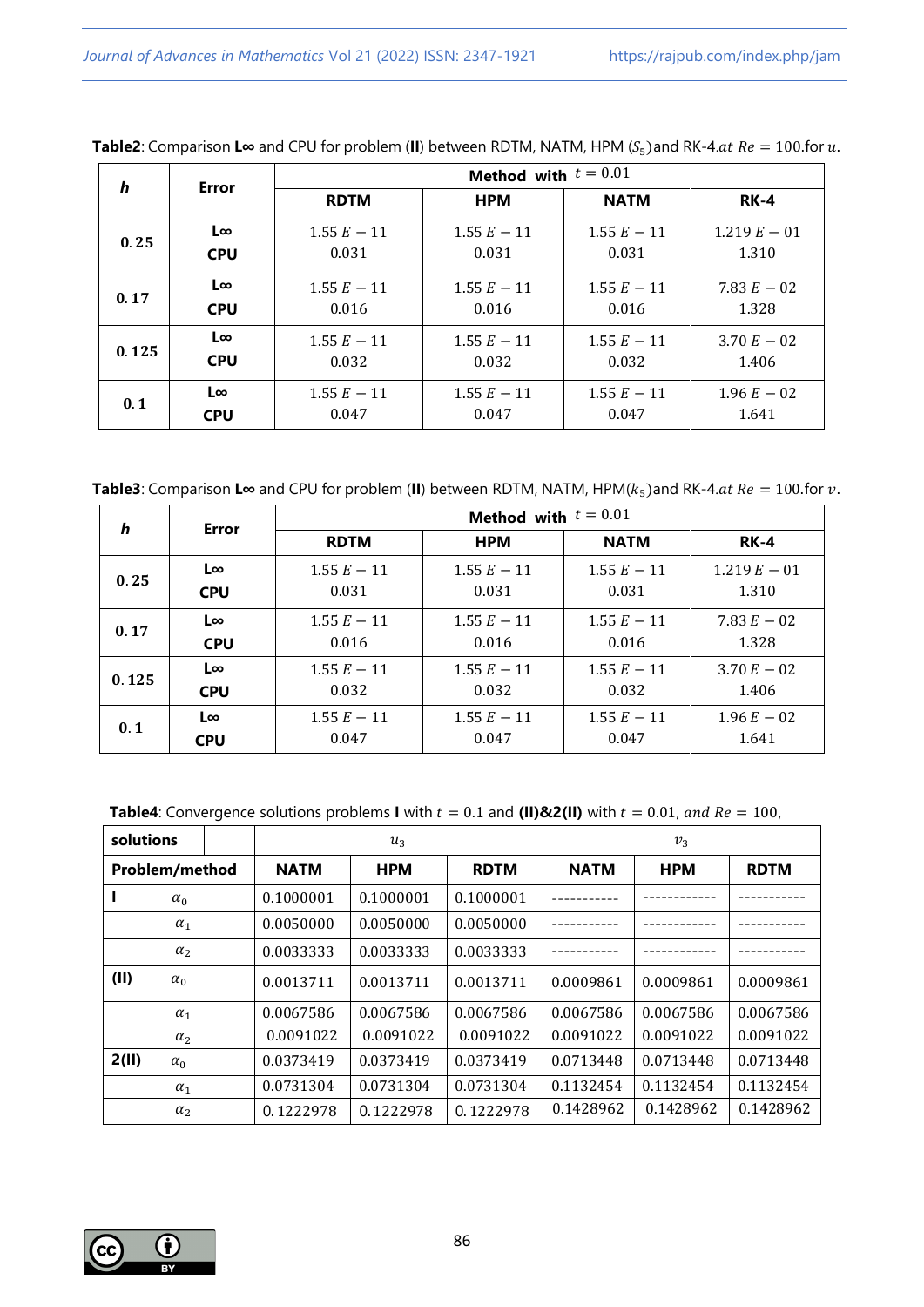### **References**

- [1] Al-Kanani , M. J., Alternating direction implicit formulation of the differential quadrature method for solving convection-diffusion problems, M. Sc. Thesis, College of Education, Basrah University, Iraq, (2011).
- [2] Al-Saif ,A.S.J. and Al-Kanani M., Alternating direction implicit formulation of the differential quadrature method for solving the unsteady state two dimensional convection-diffusion equation Gen. Math. Notes,7(1):41-50,2011. https://doi.org[/10.15373/2249555X/SEPT2013/60.](http://dx.doi.org/10.15373/2249555X/SEPT2013/60)
- [3] Jiwari, R., Mittal R. and Sharma,  $K_{\text{u}}$ , A numerical scheme based on weighted average differential quadrature method for the numerical solution of Burgers' equation, Appl. Math. and Comput., *219*(*12*): *6680*− *6691*,*2013*. [https://doi.org/10.1016/j.amc.2012.12.035.](https://doi.org/10.1016/j.amc.2012.12.035)
- [4] Meral, G., Differential quadrature solution of heat- and mass-transfer equations, Appl. Math. Model. 37: 4350− 4359,2013. <https://doi.org/10.1016/j.apm.2012.09.012>
- [5] Tanaka, M. and Chen, W., Coupling dual reciprocity boundary element method and differential quadrature method for time dependent diffusion problems, Appl. Math. Modelling, *25*(*3*): *257*− *268*,*2001*. [https://doi.org/10.1016/S0307-904X\(00\)00052-4.](https://doi.org/10.1016/S0307-904X(00)00052-4)
- [6] Bahadir, A.R., Fully implicit finite-difference scheme for two-dimensional Burgers equations, Appl. Math. Comput., 137(1): 131− 137,2003. [https://doi.org/10.1016/S0096-3003\(02\)00091-7.](https://doi.org/10.1016/S0096-3003(02)00091-7)
- [7] Abdou, M. A and Soliman A. A., Variational iteration method for solving Burger's and coupled Burger's equations, J. Comput. Appl. Math.,181:245− 251,2005. [https://doi.org/10.1016/j.cam.2004.11.032.](https://doi.org/10.1016/j.cam.2004.11.032)
- [8] Djidjeli, K., Chinchapatnam, P. P., Nair, P. B., and Price, W. G., Global and compact meshless schemes for the unsteady convection-diffusion equation, In Proceedings of the International Symposium on Health Care and Biomedical Interaction, *8* page CDROM, (*2004*).
- [9] Sharma ,P. R. and Methi G., Homotopy perturbation method approach for solution of equation to unsteady flow of a polytropic gas, J. Appl. Sc. Research, 6(12): 2057 −2062,2010.
- [10] You, D., A high-order Pade' ADI method for solving unsteady convection-diffusion equations, J. Comp . Phys. ,*214*: *1*− *11*,*2006*[. https://doi.org/10.1016/j.jcp.2005.10.001.](https://doi.org/10.1016/j.jcp.2005.10.001)
- [11] Ali, A., Mesh free collocation method for numerical solution of initial-boundary value problems using radial basis functions, Ph.D. Thesis, Ghulam Ishaq Khan Institute of Engineering Sciences and Technology, Pakistan, (2009).
- [12] He, J. H., Homotopy perturbation technique, comp. Math. Appl. Mech. Engin., 178:257-262,1999. [https://doi.org/10.1016/S0045-7825\(99\)00018-3.](https://doi.org/10.1016/S0045-7825(99)00018-3)
- [13] He, J.H., A coupling method of homotopy technique and perturbation technique for nonlinear problems. Int. J. Non-Linear Mech., 35(1): 37 − 43,2000. [https://doi.org/10.1016/S0020-7462\(98\)00085-7.](https://doi.org/10.1016/S0020-7462(98)00085-7)
- [14] He, J.H., Comparison of bomotopy perturbation method and homotopy analysis metbod, Applied Matheinatics and Computation 156 : 527 - 539,2004. [https://doi.org/10.1016/j.amc.2003.08.008.](https://doi.org/10.1016/j.amc.2003.08.008)
- [15] Keskin, Y. and Oturanc, G., " Reduced differential transform method for partial differential equation," Int. J. Nonlinear Sci. and Num. Simul.*10*(*6*): *741*− *749*,*2009*. https://doi.org/10.1515/IJNSNS.2009.10.6.741
- [16] Keskin, Y. and Oturanc, G., "Numerical solution of regularized long wave equation by reduced differential transform method." Appl. Math. Sci., *4*(*25*): *1221*− *1231*, *2010*.
- [17] Srivastava, V. K., Awasthi, M. K., and Chaurasia, R. K. Reduced differential transform method to solve two and three dimensional second order hyperbolic telegraph equations. Journal of king Saud university-Engineering sciences, *29*(2),166-171.(2017). [https://doi.org/10.1016/j.jksues.2014.04.010.](https://doi.org/10.1016/j.jksues.2014.04.010)
- [18] Abdou, M.A. and Soliman A.A., Numerical simulations of evolution equations in mathematical nonlinear physics, Int. J.Nonlinear Sci.*12* (*2*) ∶ *131*− *139*,*2011*.
- [19] Abdou ,M.A., Approximate solutions of system of PDEEs arising in physics, Int. J. Nonlinear Sci. 12(3): 305-312,2011.
- [20] Al-Saif, A.S. J,and Sabah M. "Anew analytical approximate approach for non-Linear initial value equations" M. Sc. Thesis, College of Education, Basrah University, Iraq, (2018).
- [21] Hunter, J.  $K_{\nu}$ , An Introduction to Real Analysis, University of California at Davis, California, 2012.
- [22] Saravanan, A. and Magesh, N., A comparison between the reduced differential transform method and the Adomian decomposition method for the Newell-Whitehead-Segel equation. J. Egypt. Math. Soc. *21* (*3*): *259*− *265*,*2013*. [https://doi.org/10.1016/j.joems.2013.03.004.](https://doi.org/10.1016/j.joems.2013.03.004)